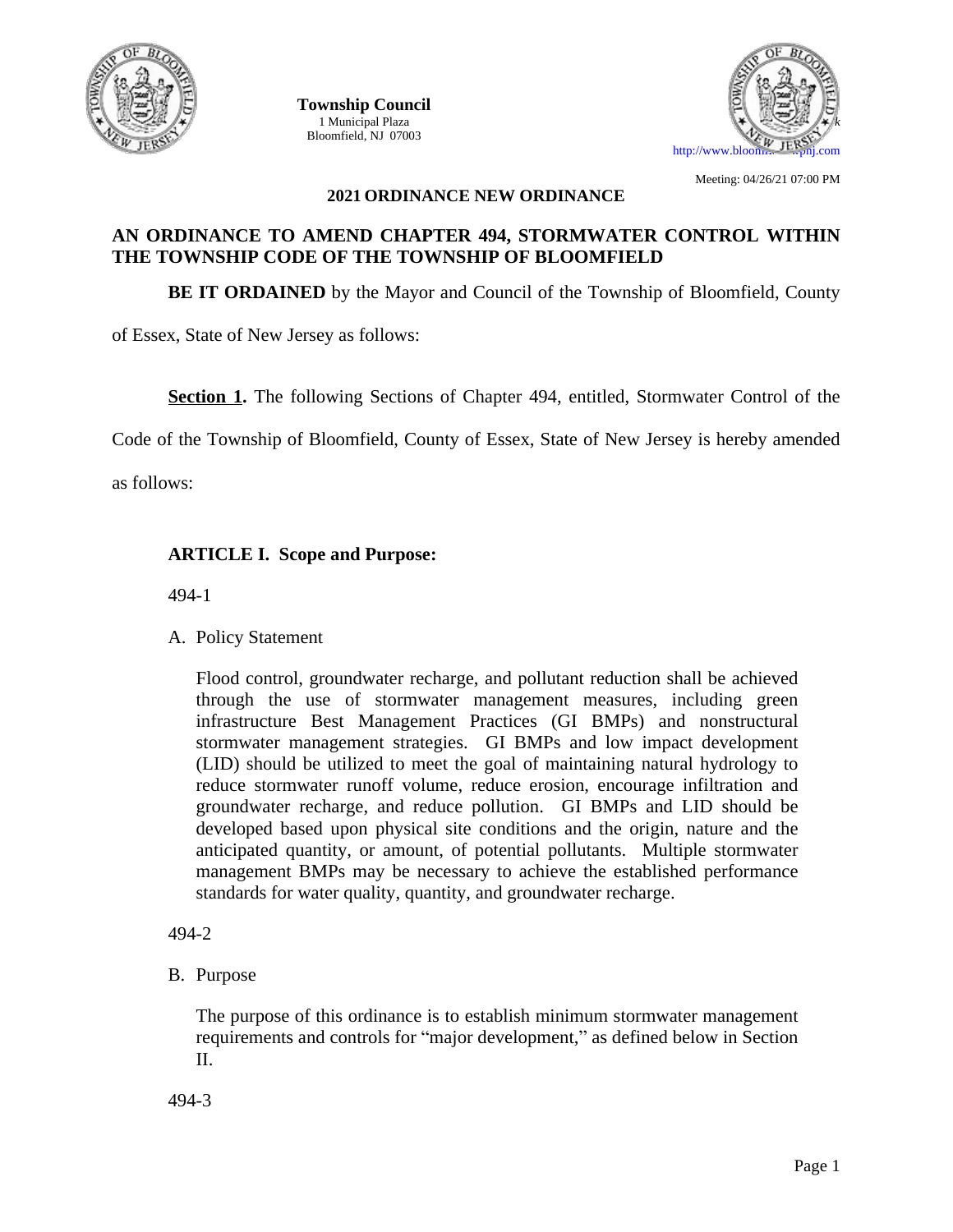# C. Applicability

- 1. This ordinance shall be applicable to the following major developments:
	- a. Non-residential major developments; and
	- b. Aspects of residential major developments that are not pre-empted by the Residential Site Improvement Standards at N.J.A.C. 5:21.
- 2. This ordinance shall also be applicable to all major developments undertaken by The Township of Bloomfield.

#### 494-4

D. Compatibility with Other Permit and Ordinance Requirements

Development approvals issued pursuant to this ordinance are to be considered an integral part of development approvals and do not relieve the applicant of the responsibility to secure required permits or approvals for activities regulated by any other applicable code, rule, act, or ordinance. In their interpretation and application, the provisions of this ordinance shall be held to be the minimum requirements for the promotion of the public health, safety, and general welfare.

This ordinance is not intended to interfere with, abrogate, or annul any other ordinances, rule or regulation, statute, or other provision of law except that, where any provision of this ordinance imposes restrictions different from those imposed by any

other ordinance, rule or regulation, or other provision of law, the more restrictive provisions or higher standards shall control.

# **ARTICLE II. Definitions:**

For the purpose of this ordinance, the following terms, phrases, words and their derivations shall have the meanings stated herein unless their use in the text of this Chapter clearly demonstrates a different meaning. When not inconsistent with the context, words used in the present tense include the future, words used in the plural number include the singular number, and words used in the singular number include the plural number. The word "shall" is always mandatory and not merely directory. The definitions below are the same as or based on the corresponding definitions in the Stormwater Management Rules at N.J.A.C. 7:8-1.2.

"CAFRA Centers, Cores or Nodes" means those areas with boundaries incorporated by reference or revised by the Department in accordance with N.J.A.C. 7:7-13.16.

"CAFRA Planning Map" means the map used by the Department to identify the location of Coastal Planning Areas, CAFRA centers, CAFRA cores, and CAFRA nodes. The CAFRA Planning Map is available on the Department's Geographic Information System (GIS).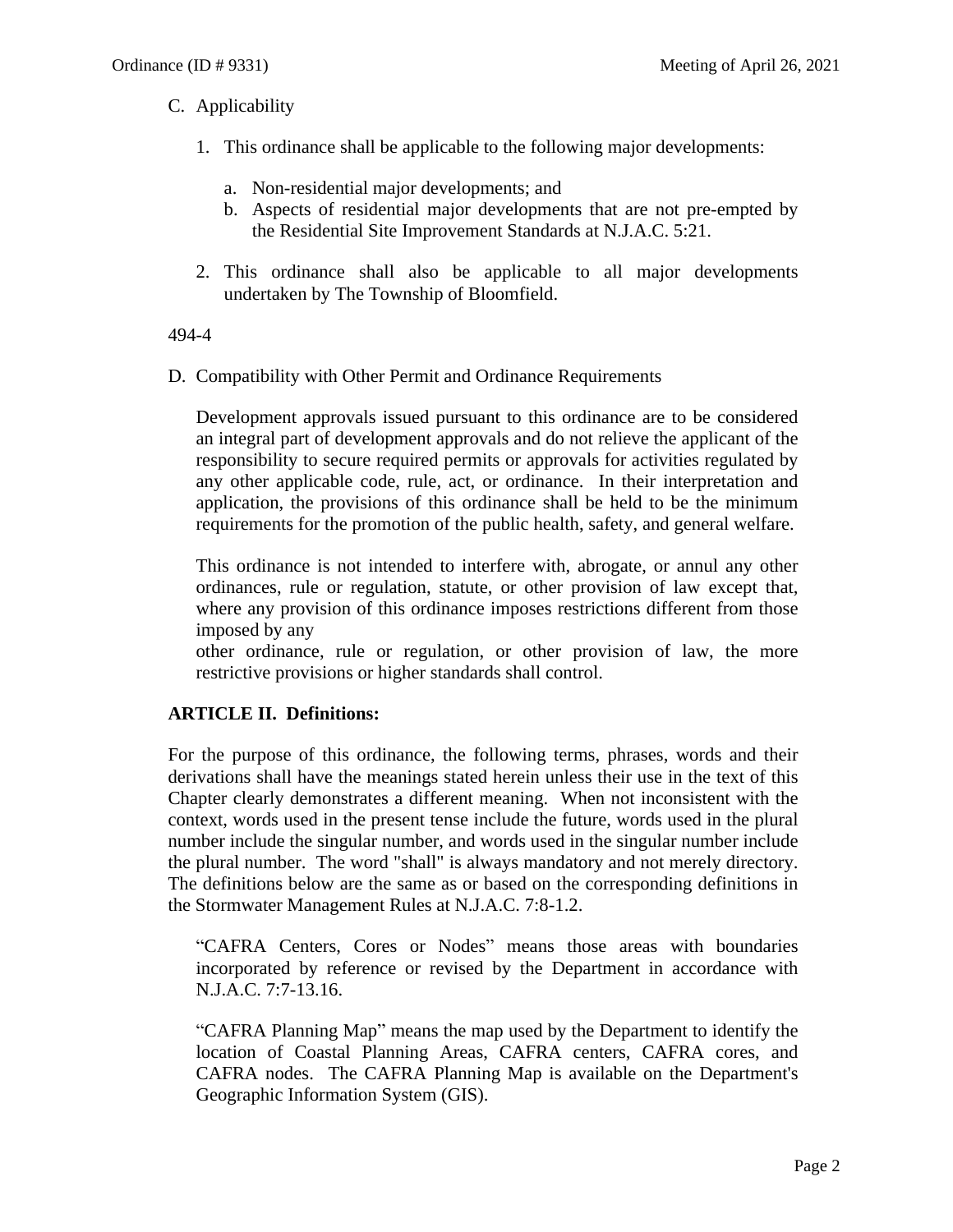"Community basin" means an infiltration system, sand filter designed to infiltrate, standard constructed wetland, or wet pond, established in accordance with N.J.A.C. 7:8-4.2(c)14, that is designed and constructed in accordance with the New Jersey Stormwater Best Management Practices Manual, or an alternate design, approved in accordance with N.J.A.C. 7:8-5.2(g), for an infiltration system, sand filter designed to infiltrate, standard constructed wetland, or wet pond and that complies with the requirements of this chapter.

"Compaction" means the increase in soil bulk density.

"Contributory drainage area" means the area from which stormwater runoff drains to a stormwater management measure, not including the area of the stormwater management measure itself.

"Core" means a pedestrian-oriented area of commercial and civic uses serving the surrounding municipality, generally including housing and access to public transportation.

"County review agency" means an agency designated by the County Board of Chosen Freeholders to review municipal stormwater management plans and implementing ordinance(s). The county review agency may either be:

- 1. A county planning agency or
- 2. A county water resource association created under N.J.S.A 58:16A-55.5, if the ordinance or resolution delegates authority to approve, conditionally approve, or disapprove municipal stormwater management plans and implementing ordinances.

"Department" means the Department of Environmental Protection.

"Designated Center" means a State Development and Redevelopment Plan Center as designated by the State Planning Commission such as urban, regional, town, village, or hamlet.

"Design engineer" means a person professionally qualified and duly licensed in New Jersey to perform engineering services that may include, but not necessarily be limited to, development of project requirements, creation and development of project design and preparation of drawings and specifications.

"Development" means the division of a parcel of land into two or more parcels, the construction, reconstruction, conversion, structural alteration, relocation or enlarge-enlargement of any building or structure, any mining excavation or landfill, and any use or change in the use of any building or other structure, or land or extension of use of land, for which permission is required under the Municipal Land Use Law, N.J.S.A. 40:55D-1 *et seq*.

In the case of development of agricultural land, development means: any activity that requires a State permit, any activity reviewed by the County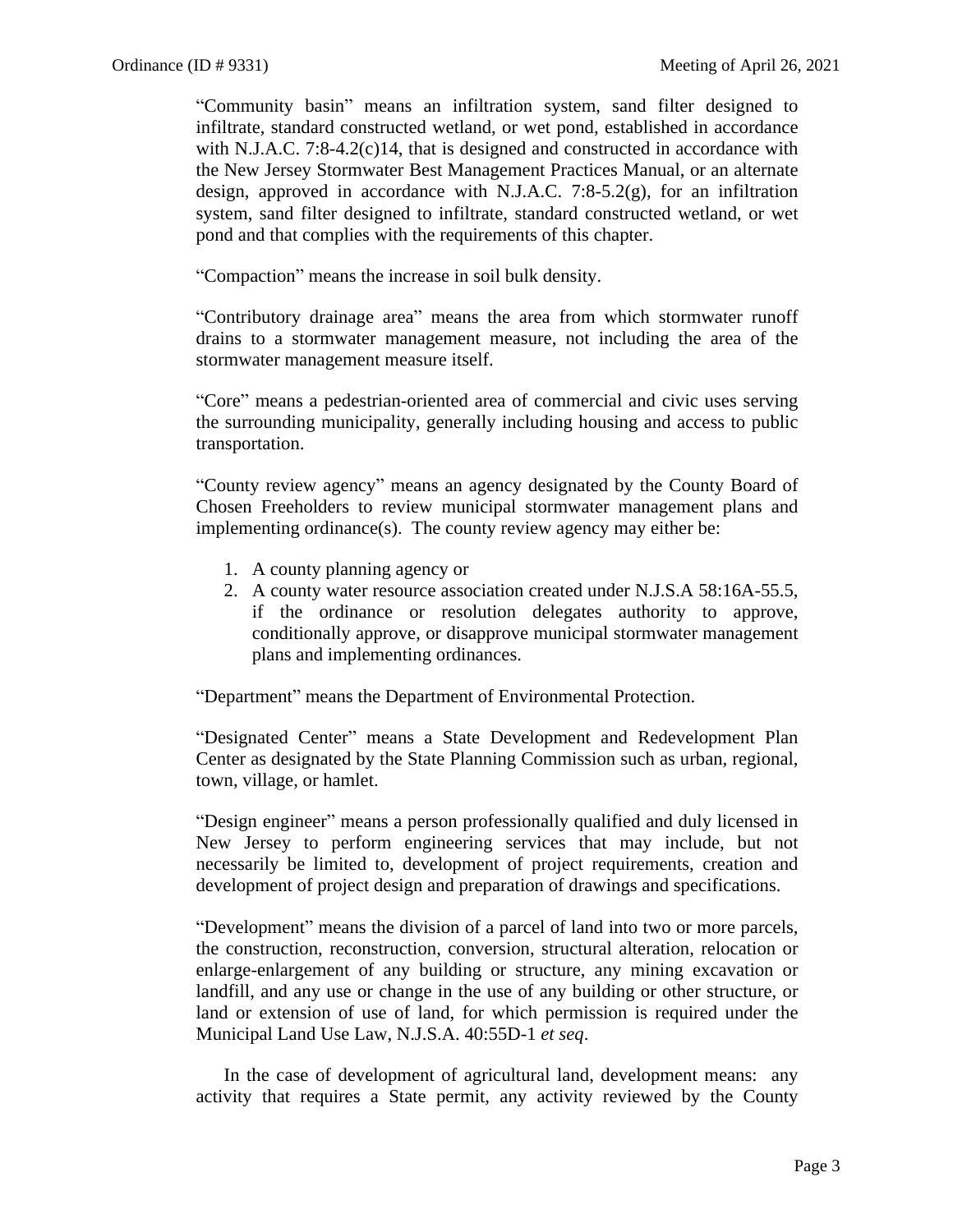Agricultural Board (CAB) and the State Agricultural Development Committee (SADC), and municipal review of any activity not exempted by the Right to Farm Act , N.J.S.A 4:1C-1 et seq.

"Disturbance" means the placement or reconstruction of impervious surface or motor vehicle surface, or exposure and/or movement of soil or bedrock or clearing, cutting, or removing of vegetation. Milling and repaving is not considered disturbance for the purposes of this definition.

"Drainage area" means a geographic area within which stormwater, sediments, or dissolved materials drain to a particular receiving waterbody or to a particular point along a receiving waterbody.

"Environmentally constrained area" means the following areas where the physical alteration of the land is in some way restricted, either through regulation, easement, deed restriction or ownership such as: wetlands, floodplains, threatened and endangered species sites or designated habitats, and parks and preserves. Habitats of endangered or threatened species are identified using the Department's Landscape Project as approved by the Department's Endangered and Nongame Species Program.

"Environmentally critical area" means an area or feature which is of significant environmental value, including but not limited to: stream corridors, natural heritage priority sites, habitats of endangered or threatened species, large areas of contiguous open space or upland forest, steep slopes, and well head protection and groundwater recharge areas. Habitats of endangered or threatened species are identified using the Department's Landscape Project as approved by the Department's Endangered and Nongame Species Program.

"Empowerment Neighborhoods" means neighborhoods designated by the Urban Coordinating Council "in consultation and conjunction with" the New Jersey Redevelopment Authority pursuant to N.J.S.A 55:19-69.

"Erosion" means the detachment and movement of soil or rock fragments by water, wind, ice, or gravity.

"Green infrastructure" means a stormwater management measure that manages stormwater close to its source by:

- 1. Treating stormwater runoff through infiltration into subsoil;
- 2. Treating stormwater runoff through filtration by vegetation or soil; or
- 3. Storing stormwater runoff for reuse.

"HUC 14" or "hydrologic unit code 14" means an area within which water drains to a particular receiving surface water body, also known as a subwatershed, which is identified by a 14-digit hydrologic unit boundary designation, delineated within New Jersey by the United States Geological Survey.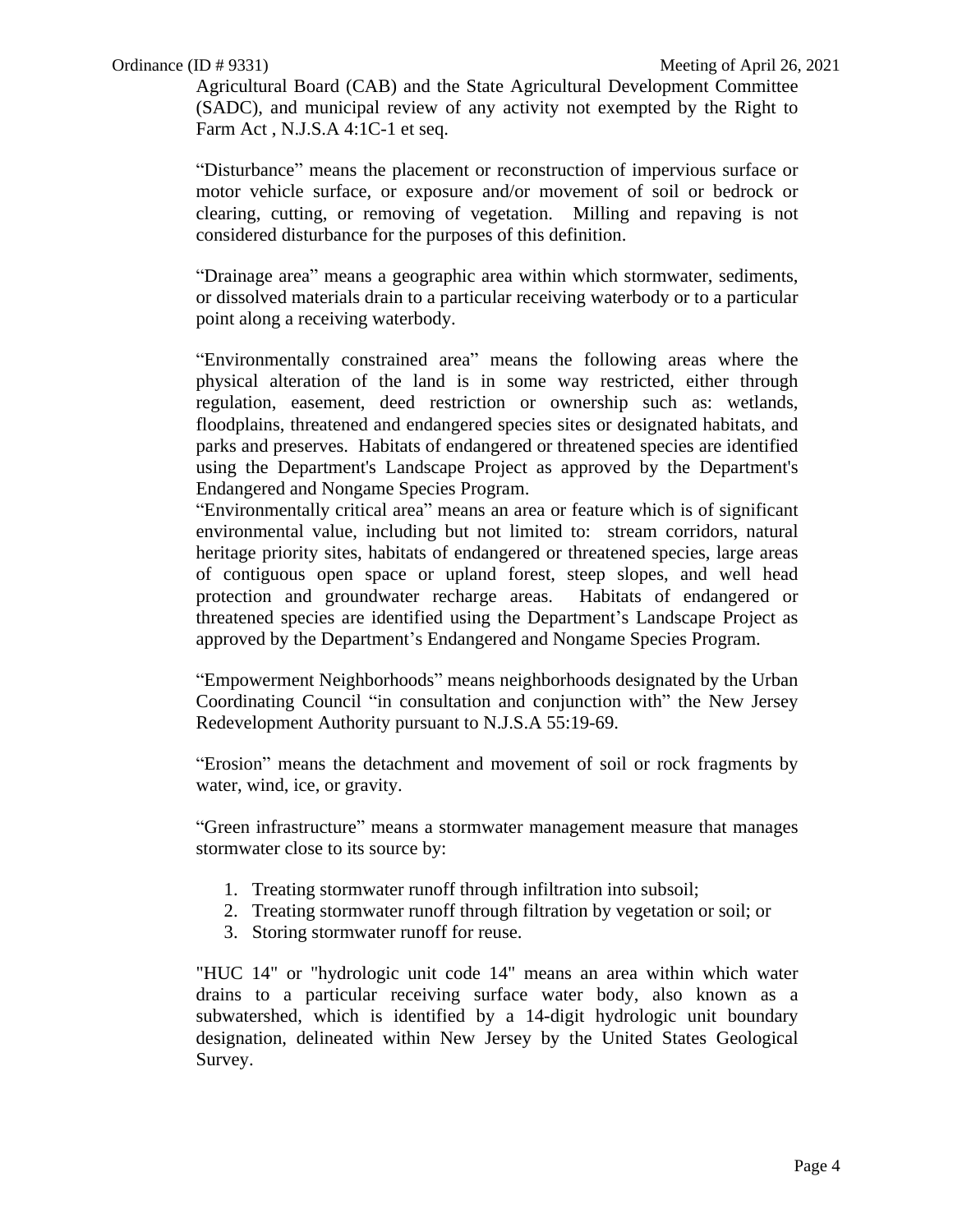"Impervious surface" means a surface that has been covered with a layer of material so that it is highly resistant to infiltration by water.

"Infiltration" is the process by which water seeps into the soil from precipitation.

"Lead planning agency" means one or more public entities having stormwater management planning authority designated by the regional stormwater management planning committee pursuant to N.J.A.C. 7:8-3.2, that serves as the primary representative of the committee.

"Major development" means an individual "development," as well as multiple developments that individually or collectively result in:

- 1. The disturbance of 5,000 square feet or more of land since February 2, 2004;
- 2. The creation of 5,000 square feet or more of "regulated impervious surface" since February 2, 2004;
- 3. The creation of 2,500 square feet or more of "regulated motor vehicle surface" since March 2, 2021 {*or the effective date of this ordinance, whichever is* earlier}; or
- 4 The subdivision of a lot into two or more lots.
- 5. A combination of 2 and 3 above that totals an area of 5,000 square feet or more. The same surface shall not be counted twice when determining if the combination area equals one-quarter acre or more.

Major development includes all developments that are part of a common plan of development or sale (for example, phased residential development) that collectively or individually meet any one or more of paragraphs 1, 2, 3, or 4 above. Projects undertaken by any government agency that otherwise meet the definition of "major development" but which do not require approval under the Municipal Land Use Law, N.J.S.A. 40:55D-1 et seq., are also considered "major development."

NOTE: The definition of major development above aligns with the definition at N.J.A.C. 7:8-1.2 and is recommended for consistency. Alternatively, a municipality may adopt the following definition, which is the minimum standard required. Municipalities that have already adopted the definition at N.J.A.C. 7:8-1.2 or another definition that goes beyond the minimum requirement should not reduce the stringency of their definition by adopting the minimum standard.

"Major development" means an individual "development," as well as multiple developments that individually or collectively result in the disturbance of one or more acres of land since February 2, 2004.

Major development includes all developments that are part of a common plan of development or sale (for example, phased residential development) that collectively or individually result in the disturbance of one or more acres of land since February 2, 2004. Projects undertaken by any government agency that otherwise meet the definition of "major development" but which do not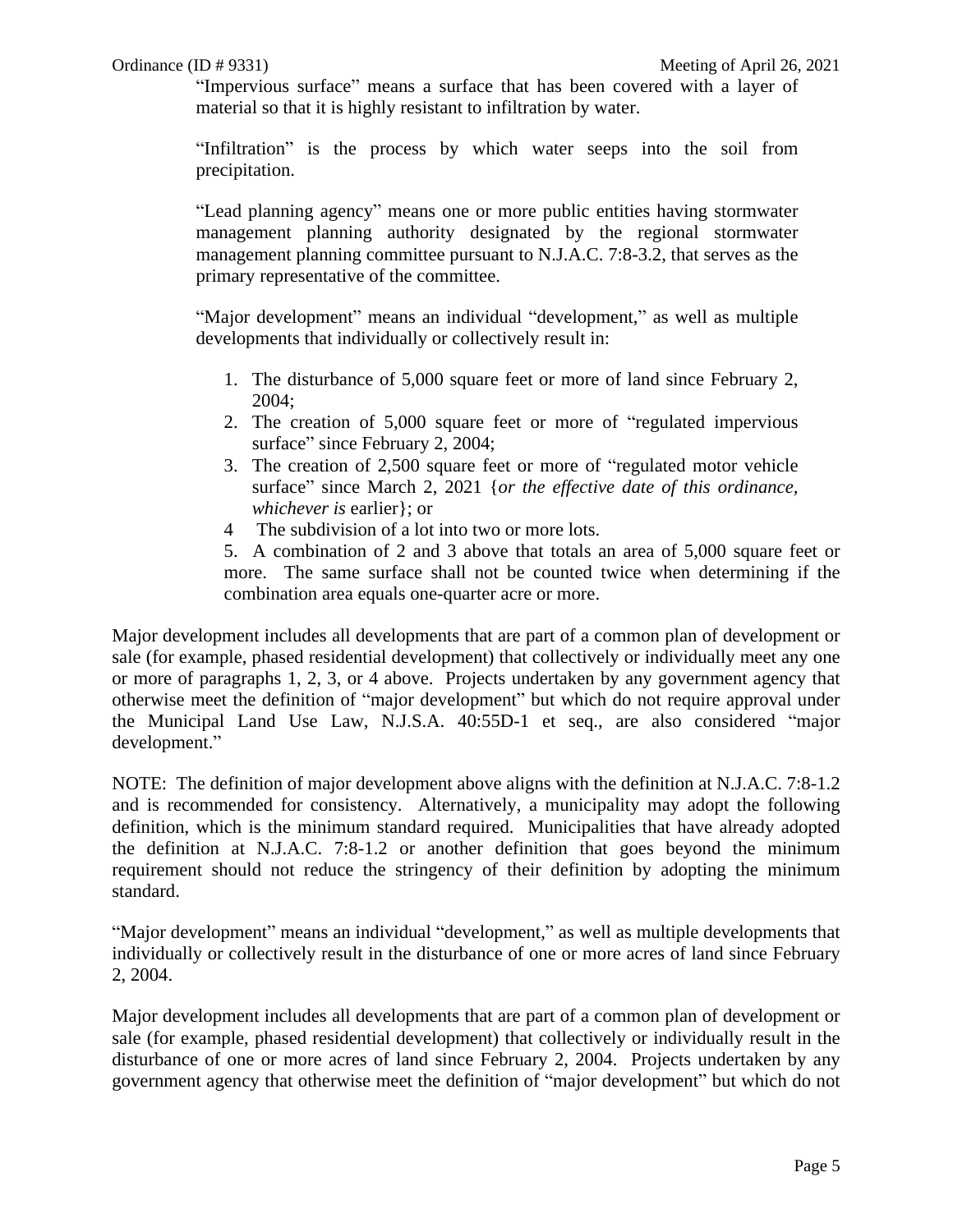Additionally, individual municipalities may define major development with a smaller area of disturbance, a smaller area of regulated impervious or motor vehicle surface, or both.

"Motor vehicle" means land vehicles propelled other than by muscular power, such as automobiles, motorcycles, auto-cycles, and low speed vehicles. For the purposes of this definition, motor vehicle does not include farm equipment, snowmobiles, all-terrain vehicles, motorized wheelchairs, go-carts, gas buggies, golf carts, ski-slope grooming machines, or vehicles that run only on rails or tracks.

"Motor vehicle surface" means any pervious or impervious surface that is intended to be used by "motor vehicles" and/or aircraft, and is directly exposed to precipitation including, but not limited to, driveways, parking areas, parking garages, roads, racetracks, and runways.

"Municipality" means any city, borough, town, township, or village.

"New Jersey Stormwater Best Management Practices (BMP) Manual" or "BMP Manual" means the manual maintained by the Department providing, in part, design specifications, removal rates, calculation methods, and soil testing procedures approved by the Department as being capable of contributing to the achievement of the stormwater management standards specified in this chapter. The BMP Manual is periodically amended by the Department as necessary to provide design specifications on additional best management practices and new information on already included practices reflecting the best available current information regarding the particular practice and the Department's determination as to the ability of that best management practice to contribute to compliance with the standards contained in this chapter. Alternative stormwater management measures, removal rates, or calculation methods may be utilized, subject to any limitations specified in this chapter, provided the design engineer demonstrates to the municipality, in accordance with Section IV.F. of this ordinance and N.J.A.C. 7:8-5.2(g), that the proposed measure and its design will contribute to achievement of the design and performance standards established by this chapter.

"Node" means an area designated by the State Planning Commission concentrating facilities and activities which are not organized in a compact form.

"Nutrient" means a chemical element or compound, such as nitrogen or phosphorus, which is essential to and promotes the development of organisms.

"Person" means any individual, corporation, company, partnership, firm, association, political subdivision of this State and any state, interstate or Federal agency.

"Pollutant" means any dredged spoil, solid waste, incinerator residue, filter backwash, sewage, garbage, refuse, oil, grease, sewage sludge, munitions, chemical wastes, biological materials, medical wastes, radioactive substance (except those regulated under the Atomic Energy Act of 1954, as amended (42 U.S.C. §§ 2011 et seq.)), thermal waste, wrecked or discarded equipment, rock, sand, cellar dirt, industrial, municipal, agricultural, and construction waste or runoff, or other residue discharged directly or indirectly to the land, ground waters or surface waters of the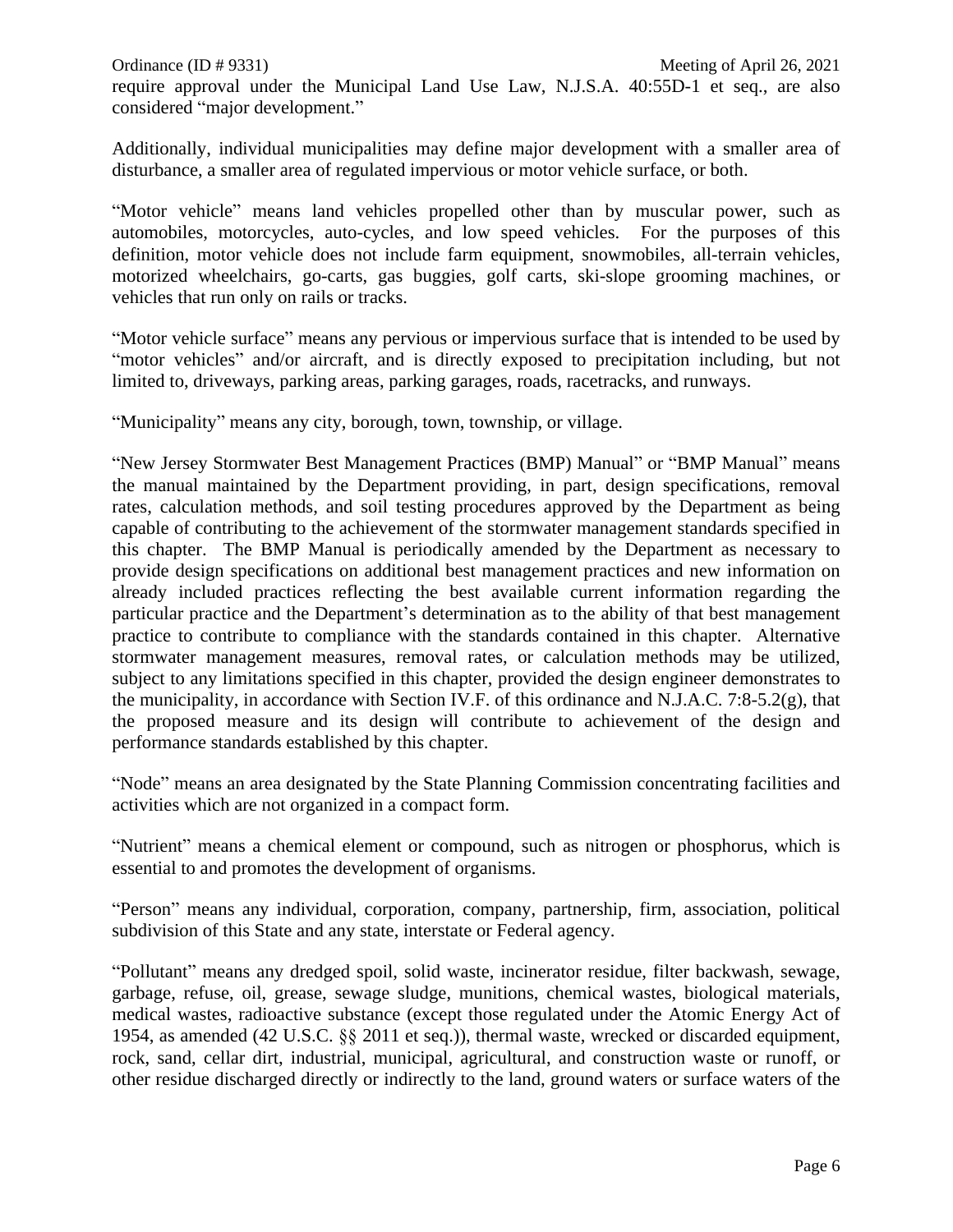State, or to a domestic treatment works. "Pollutant" includes both hazardous and nonhazardous pollutants.

"Recharge" means the amount of water from precipitation that infiltrates into the ground and is not evapotranspired.

"Regulated impervious surface" means any of the following, alone or in combination:

1. A net increase of impervious surface;

2. The total area of impervious surface collected by a new stormwater conveyance system (for the purpose of this definition, a "new stormwater conveyance system" is a stormwater conveyance system that is constructed where one did not exist immediately prior to its construction or an existing system for which a new discharge location is created);

3. The total area of impervious surface proposed to be newly collected by an existing stormwater conveyance system; and/or

4. The total area of impervious surface collected by an existing stormwater conveyance system where the capacity of that conveyance system is increased.

"Regulated motor vehicle surface" means any of the following, alone or in combination:

1. The total area of motor vehicle surface that is currently receiving water;

2. A net increase in motor vehicle surface; and/or quality treatment either by vegetation or soil, by an existing stormwater management measure, or by treatment at a wastewater treatment plant, where the water quality treatment will be modified or removed.

"Sediment" means solid material, mineral or organic, that is in suspension, is being transported, or has been moved from its site of origin by air, water or gravity as a product of erosion.

"Site" means the lot or lots upon which a major development is to occur or has occurred.

"Soil" means all unconsolidated mineral and organic material of any origin.

"State Development and Redevelopment Plan Metropolitan Planning Area (PA1)" means an area delineated on the State Plan Policy Map and adopted by the State Planning Commission that is intended to be the focus for much of the State's future redevelopment and revitalization efforts.

"State Plan Policy Map" is defined as the geographic application of the State Development and Redevelopment Plan's goals and statewide policies, and the official map of these goals and policies.

"Stormwater" means water resulting from precipitation (including rain and snow) that runs off the land's surface, is transmitted to the subsurface, or is captured by separate storm sewers or other sewage or drainage facilities, or conveyed by snow removal equipment.

"Stormwater management BMP" means an excavation or embankment and related areas designed to retain stormwater runoff. A stormwater management BMP may either be normally dry (that is, a detention basin or infiltration system), retain water in a permanent pool (a retention basin), or be planted mainly with wetland vegetation (most constructed stormwater wetlands).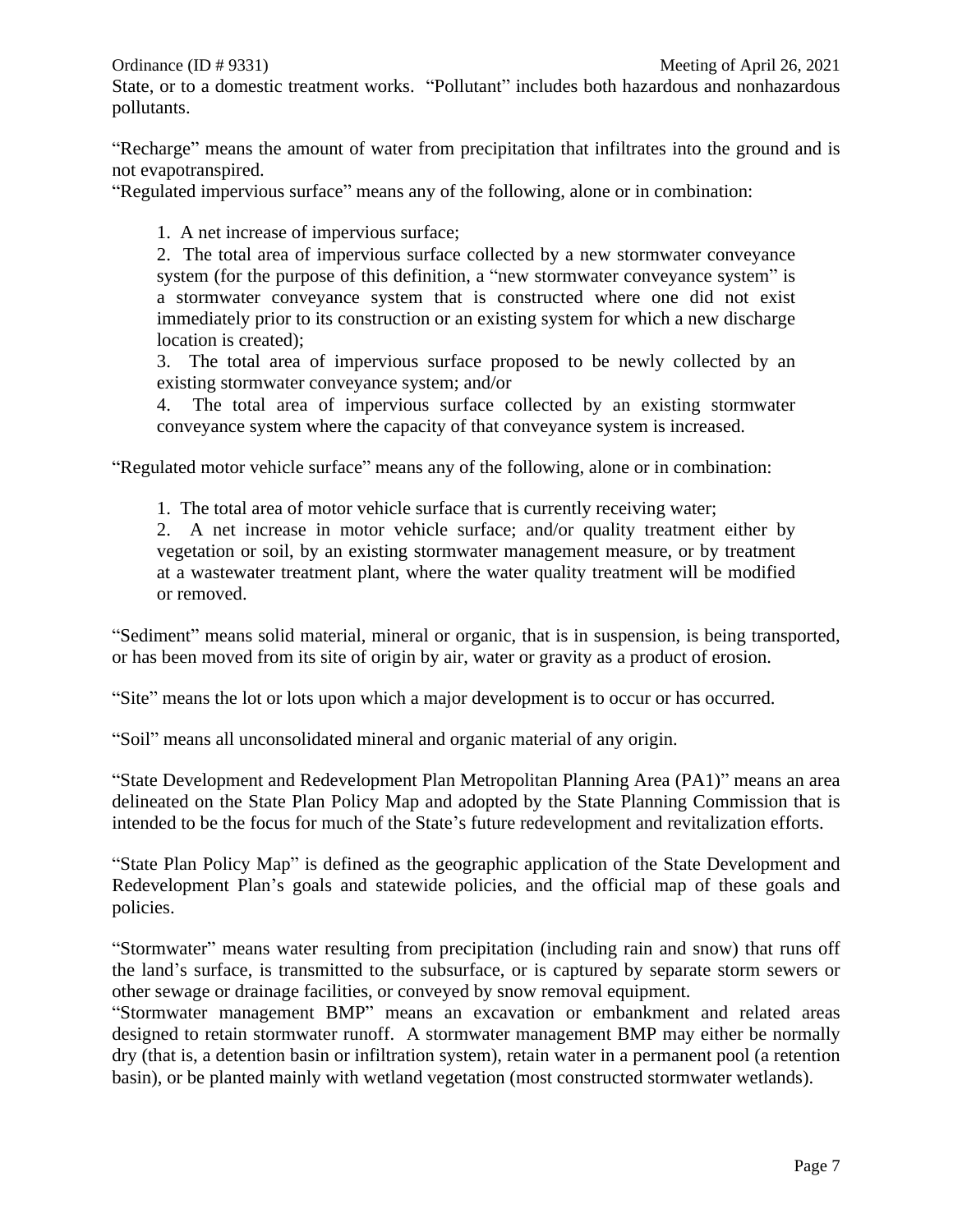"Stormwater management measure" means any practice, technology, process, program, or other method intended to control or reduce stormwater runoff and associated pollutants, or to induce or control the infiltration or groundwater recharge of stormwater or to eliminate illicit or illegal non-stormwater discharges into stormwater conveyances.

"Stormwater runoff" means water flow on the surface of the ground or in storm sewers, resulting from precipitation.

"Stormwater management planning agency" means a public body authorized by legislation to prepare stormwater management plans.

"Stormwater management planning area" means the geographic area for which a stormwater management planning agency is authorized to prepare stormwater management plans, or a specific portion of that area identified in a stormwater management plan prepared by that agency.

"Tidal Flood Hazard Area" means a flood hazard area in which the flood elevation resulting from the two-, 10-, or 100-year storm, as applicable, is governed by tidal flooding from the Atlantic Ocean. Flooding in a tidal flood hazard area may be contributed to, or influenced by, stormwater runoff from inland areas, but the depth of flooding generated by the tidal rise and fall of the Atlantic Ocean is greater than flooding from any fluvial sources. In some situations, depending upon the extent of the storm surge from a particular storm event, a flood hazard area may be tidal in the 100-year storm, but fluvial in more frequent storm events.

"Urban Coordinating Council Empowerment Neighborhood" means a neighborhood given priority access to State resources through the New Jersey Redevelopment Authority.

"Urban Enterprise Zones" means a zone designated by the New Jersey Enterprise Zone Authority pursuant to the New Jersey Urban Enterprise Zones Act, N.J.S.A. 52:27H-60 et. seq.

"Urban Redevelopment Area" is defined as previously developed portions of areas:

- 1. Delineated on the State Plan Policy Map (SPPM) as the Metropolitan Planning Area (PA1), Designated Centers, Cores or Nodes;
- 2. Designated as CAFRA Centers, Cores or Nodes;
- 3. Designated as Urban Enterprise Zones; and
- 4. Designated as Urban Coordinating Council Empowerment Neighborhoods.

"Water control structure" means a structure within, or adjacent to, a water, which intentionally or coincidentally alters the hydraulic capacity, the flood elevation resulting from the two-, 10-, or 100-year storm, flood hazard area limit, and/or floodway limit of the water. Examples of a water control structure may include a bridge, culvert, dam, embankment, ford (if above grade), retaining wall, and weir.

"Waters of the State" means the ocean and its estuaries, all springs, streams, wetlands, and bodies of surface or groundwater, whether natural or artificial, within the boundaries of the State of New Jersey or subject to its jurisdiction.

"Wetlands" or "wetland" means an area that is inundated or saturated by surface water or ground water at a frequency and duration sufficient to support, and that under normal circumstances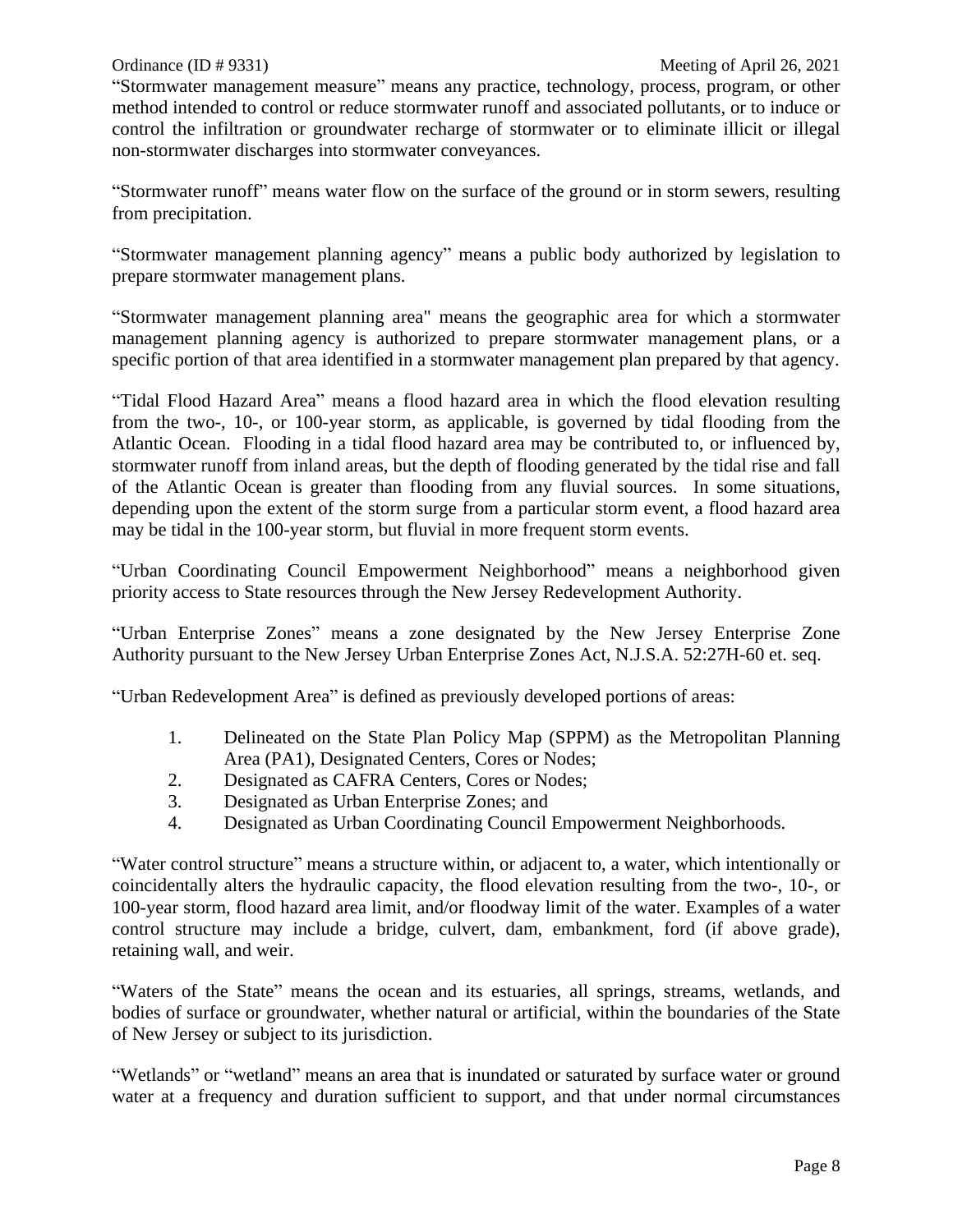does support, a prevalence of vegetation typically adapted for life in saturated soil conditions, commonly known as hydrophytic vegetation.

#### **ARTICLE III**. **Design and Performance Standards for Stormwater Management Measures**

A. Stormwater management measures for major development shall be designed to provide erosion control, groundwater recharge, stormwater runoff quantity control, and stormwater runoff quality treatment as follows:

1. The minimum standards for erosion control are those established under the Soil and Sediment Control Act, N.J.S.A. 4:24-39 et seq., and implementing rules at N.J.A.C. 2:90.

2. The minimum standards for groundwater recharge, stormwater quality, and stormwater runoff quantity shall be met by incorporating green infrastructure.

B. The standards in this ordinance apply only to new major development and are intended to minimize the impact of stormwater runoff on water quality and water quantity in receiving water bodies and maintain groundwater recharge. The standards do not apply to new major development to the extent that alternative design and performance standards are applicable under a regional stormwater management plan or Water Quality Management Plan adopted in accordance with Department rules.

# **ARTICLE IV. Stormwater Management Requirements for Major Development**

A. The development shall incorporate a maintenance plan for the stormwater management measures incorporated into the design of a major development in accordance with Section X.

B. Stormwater management measures shall avoid adverse impacts of concentrated flow on habitat for threatened and endangered species as documented in the Department's Landscape Project or Natural Heritage Database established under N.J.S.A. 13:1B-15.147 through 15.150, particularly Helonias bullata (swamp pink) and/or Clemmys muhlnebergi (bog turtle).

C. The following linear development projects are exempt from the groundwater recharge, stormwater runoff quality, and stormwater runoff quantity requirements of Section IV.P, Q and R:

- 1. The construction of an underground utility line provided that the disturbed areas are revegetated upon completion;
- 2. The construction of an aboveground utility line provided that the existing conditions are maintained to the maximum extent practicable; and
- 3. The construction of a public pedestrian access, such as a sidewalk or trail with a maximum width of 14 feet, provided that the access is made of permeable material.

D. A waiver from strict compliance from the green infrastructure, groundwater recharge, stormwater runoff quality, and stormwater runoff quantity requirements of Section IV.O, P, Q and R may be obtained for the enlargement of an existing public roadway or railroad; or the construction or enlargement of a public pedestrian access, provided that the following conditions are met: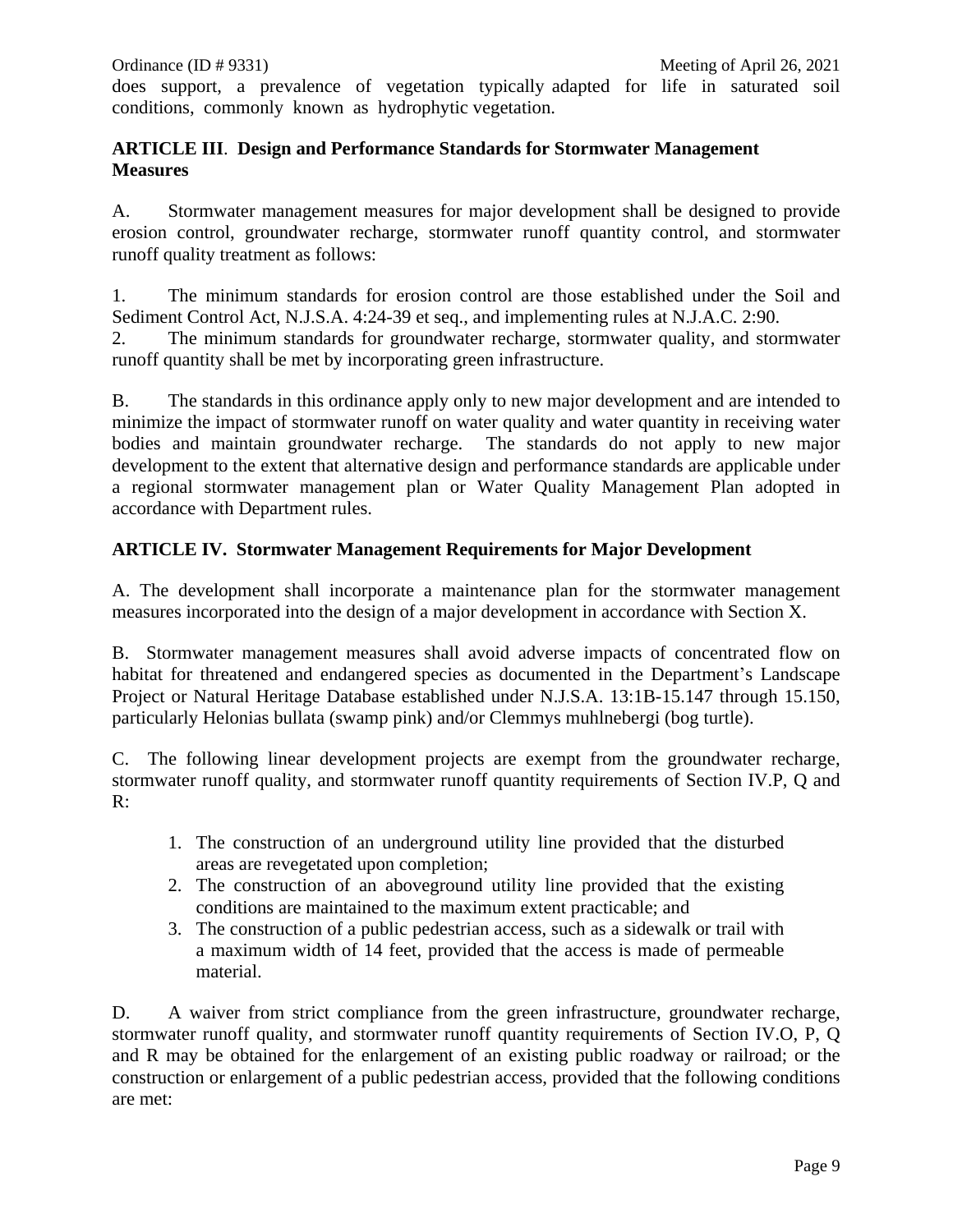- 1. The applicant demonstrates that there is a public need for the project that cannot be accomplished by any other means;
- 2. The applicant demonstrates through an alternatives analysis, that through the use of stormwater management measures, the option selected complies with the requirements of Section IV.O, P, Q and R to the maximum extent practicable;
- 3. The applicant demonstrates that, in order to meet the requirements of Section IV.O, P, Q and R, existing structures currently in use, such as homes and buildings, would need to be condemned; and
- 4. The applicant demonstrates that it does not own or have other rights to areas, including the potential to obtain through condemnation lands not falling under IV.D.3 above within the upstream drainage area of the receiving stream, that would provide additional opportunities to mitigate the requirements of Section IV.O, P, Q and R that were not achievable onsite.
- E. Tables 1 through 3 below summarize the ability of stormwater best management practices identified and described in the New Jersey Stormwater Best Management Practices Manual to satisfy the green infrastructure, groundwater recharge, stormwater runoff quality and stormwater runoff quantity standards specified in Section IV.O, P, Q and R. When designed in accordance with the most current version of the New Jersey Stormwater Best Management Practices Manual, the stormwater management measures found at N.J.A.C. 7:8-5.2 (f) Tables 5-1, 5-2 and 5-3 and listed below in Tables 1, 2 and 3 are presumed to be capable of providing stormwater controls for the design and performance standards as outlined in the tables below. Upon amendments of the New Jersey Stormwater Best Management Practices to reflect additions or deletions of BMPs meeting these standards, or changes in the presumed performance of BMPs designed in accordance with the New Jersey Stormwater BMP Manual, the Department shall publish in the New Jersey Registers a notice of administrative change revising the applicable table. The most current version of the BMP Manual can be found on the Department's website at:

https://njstormwater.org/bmp\_manual2.htm.

F. Where the BMP tables in the NJ Stormwater Management Rule are different due to updates or amendments with the tables in this ordinance the BMP Tables in the Stormwater Management rule at N.J.A.C. 7:8-5.2(f) shall take precedence.

| <b>Table 1 Green Infrastructure BMPs for Groundwater Recharge, Stormwater Runoff</b> |                     |                  |                        |                           |  |  |
|--------------------------------------------------------------------------------------|---------------------|------------------|------------------------|---------------------------|--|--|
| <b>Quality, and/or Stormwater Runoff Quantity</b>                                    |                     |                  |                        |                           |  |  |
| <b>Best Management</b>                                                               | <b>Stormwater</b>   |                  |                        | <b>Minimum</b>            |  |  |
| <b>Practice</b>                                                                      | <b>Runoff</b>       | <b>Stormwate</b> | <b>Groundwat</b>       | <b>Separation from</b>    |  |  |
|                                                                                      | <b>Quality TSS</b>  | r Runoff         | er                     | <b>Seasonal High</b>      |  |  |
|                                                                                      | <b>Removal Rate</b> | <b>Quantity</b>  | <b>Recharge</b>        | <b>Water Table (feet)</b> |  |  |
|                                                                                      | (percent)           |                  |                        |                           |  |  |
| <b>Cistern</b>                                                                       | <u>V</u>            | Yes              | N <sub>o</sub>         |                           |  |  |
| Dry Well <sup>(a)</sup>                                                              | $\bf{0}$            | No               | Yes                    |                           |  |  |
| <b>Grass Swale</b>                                                                   | 50 or less          | No               | No                     | $2^{(e)} 1^{(f)}$         |  |  |
| <b>Green Roof</b>                                                                    |                     | Yes              | No                     |                           |  |  |
| Manufactured                                                                         | 50 or 80            | No               | $\overline{\text{No}}$ | Dependent upon the        |  |  |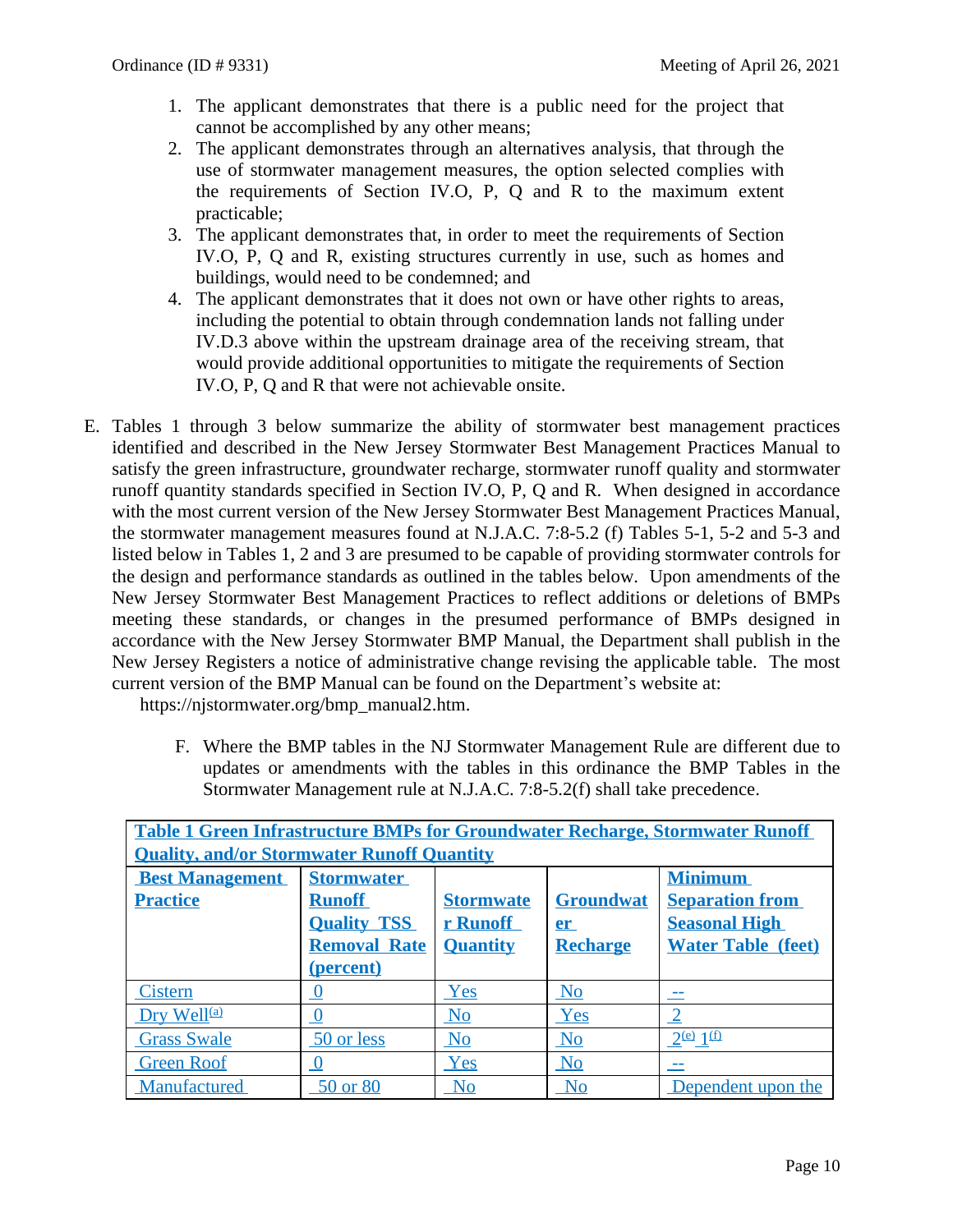| <b>Treatment Device</b> <sup>(a)</sup>                                                 |                    |                   |                      | device                    |  |
|----------------------------------------------------------------------------------------|--------------------|-------------------|----------------------|---------------------------|--|
| (g)                                                                                    |                    |                   |                      |                           |  |
| <b>Pervious Paving</b>                                                                 | 80                 | Yes               | $Yes^{(b)}No^{(c)}$  | 2(b) 1(c)                 |  |
| System <sup>(a)</sup>                                                                  |                    |                   |                      |                           |  |
| <b>Small-Scale</b>                                                                     | 80 or 90           | Yes               | $Yes^{(b)}No^{(c)}$  | $2^{(b)}1^{(c)}$          |  |
| Bioretention Basin <sup>(a)</sup>                                                      |                    |                   |                      |                           |  |
| <b>Small-Scale</b>                                                                     | 80                 | Yes               | Yes                  | $\sqrt{2}$                |  |
| <b>Infiltration Basin<sup>(a)</sup></b>                                                |                    |                   |                      |                           |  |
| <b>Small-Scale Sand</b>                                                                | 80                 | Yes               | Yes                  | $\sqrt{2}$                |  |
| Filter                                                                                 |                    |                   |                      |                           |  |
| <b>Vegetative Filter</b>                                                               | $60 - 80$          | No                | N <sub>0</sub>       | ÷.                        |  |
| <b>Strip</b>                                                                           |                    |                   |                      |                           |  |
| <b>Table 2 Green Infrastructure BMPs for Stormwater Runoff Quantity (or for</b>        |                    |                   |                      |                           |  |
| <b>Groundwater Recharge and/or Stormwater Runoff Quality with a Waiver or</b>          |                    |                   |                      |                           |  |
| Variance from N.J.A.C. 7:8-5.3)                                                        |                    |                   |                      |                           |  |
| <b>Best Management</b>                                                                 | <b>Stormwater</b>  | <b>Stormwater</b> |                      | <b>Minimum</b>            |  |
| <b>Practice</b>                                                                        | <b>Runoff</b>      | <b>Runoff</b>     | <b>Groundwate</b>    | <b>Separation from</b>    |  |
|                                                                                        | <b>Quality TSS</b> | <b>Quantity</b>   | r Recharge           | <b>Seasonal High</b>      |  |
|                                                                                        | <b>Removal</b>     |                   |                      | <b>Water Table (feet)</b> |  |
|                                                                                        | Rate               |                   |                      |                           |  |
|                                                                                        | (percent)          |                   |                      |                           |  |
| <b>Bioretention System</b>                                                             | 80 or 90           | Yes               | $Yes^{(b)} No^{(c)}$ | $2^{(b)} 1^{(c)}$         |  |
| <b>Infiltration Basin</b>                                                              | 80                 | Yes               | Yes                  | $\overline{2}$            |  |
| Sand Filter <sup>(b)</sup>                                                             | 80                 | Yes               | Yes                  | $\overline{2}$            |  |
| Standard                                                                               | 90                 | Yes               | N <sub>0</sub>       | N/A                       |  |
| Constructed                                                                            |                    |                   |                      |                           |  |
| Wetland                                                                                |                    |                   |                      |                           |  |
| Wet Pond <sup>(d)</sup>                                                                | $50-90$            | Yes               | No                   | N/A                       |  |
| Table 3 BMPs for Groundwater Recharge, Stormwater Runoff Quality, and/or               |                    |                   |                      |                           |  |
| <b>Stormwater Runoff Quantity only with a Waiver or Variance from N.J.A.C. 7:8-5.3</b> |                    |                   |                      |                           |  |
| <b>Best Management</b>                                                                 | <b>Stormwater</b>  |                   |                      | <b>Minimum</b>            |  |
| <b>Practice</b>                                                                        | <b>Runoff</b>      | <b>Stormwater</b> | Groundwate           | <b>Separation from</b>    |  |
|                                                                                        | <b>Quality TSS</b> | <b>Runoff</b>     | r Recharge           | <b>Seasonal High</b>      |  |
|                                                                                        | <b>Removal</b>     | <b>Quantity</b>   |                      | <b>Water Table (feet)</b> |  |
|                                                                                        | Rate               |                   |                      |                           |  |
|                                                                                        | (percent)          |                   |                      |                           |  |
| <b>Blue Roof</b>                                                                       | $\overline{0}$     | Yes               | N <sub>0</sub>       | N/A                       |  |
| <b>Extended Detention</b>                                                              | $40 - 60$          | Yes               | N <sub>0</sub>       | $\perp$                   |  |
| <b>Basin</b>                                                                           |                    |                   |                      |                           |  |
| Manufactured                                                                           | 50 or 80           | No                | No                   | Dependent upon            |  |
| <b>Treatment Device</b> <sup>(h)</sup>                                                 |                    |                   |                      | the device                |  |
| Sand Filter <sup>(c)</sup>                                                             | 80                 | Yes               | No                   | $\perp$                   |  |
| <b>Subsurface Gravel</b>                                                               | 90                 | No                | No                   | $\mathbf{1}$              |  |
| Wetland                                                                                |                    |                   |                      |                           |  |
| <b>Wet Pond</b>                                                                        | $50-90$            | Yes               | No                   | N/A                       |  |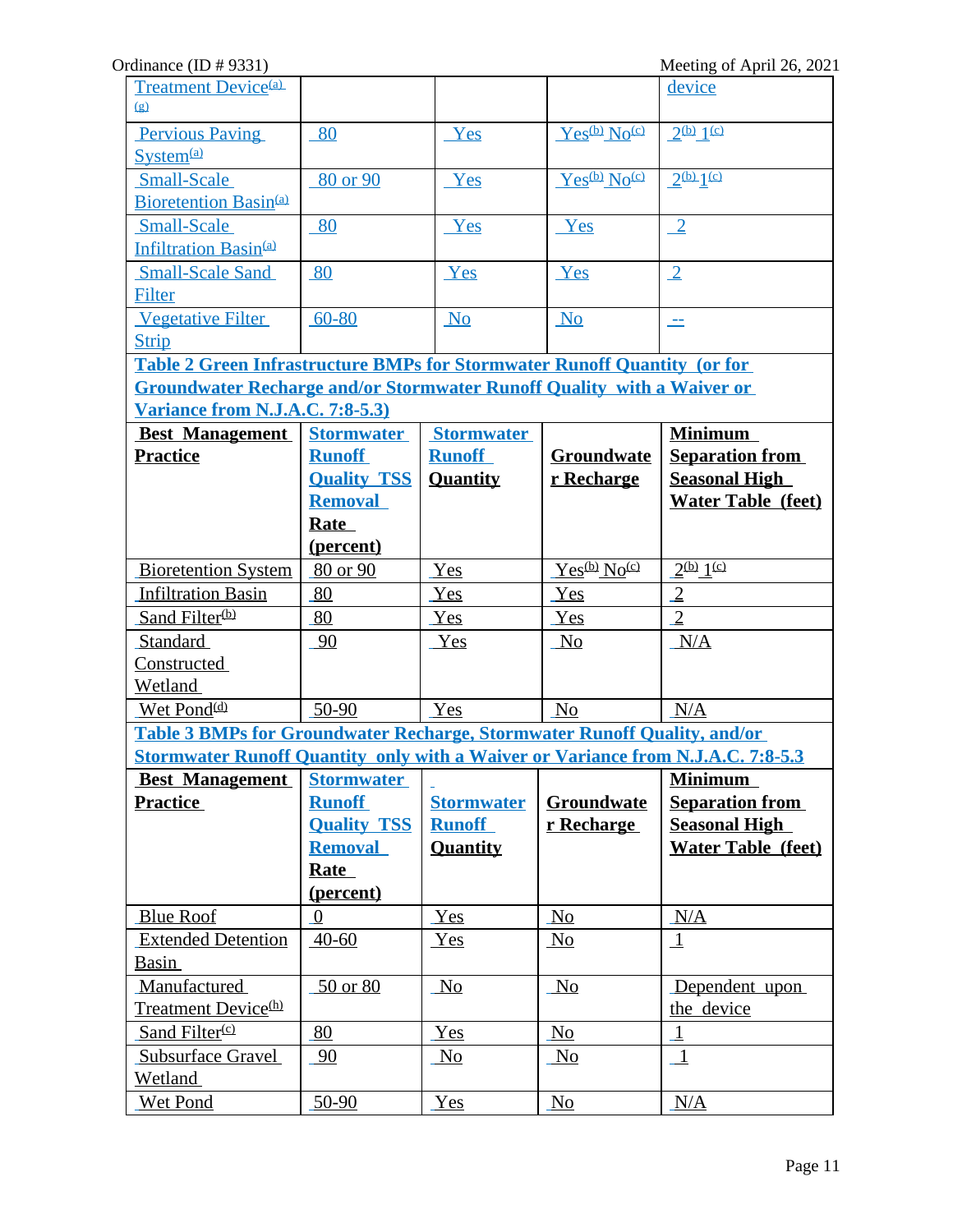Notes to Tables 1, 2, and 3:

(a) subject to the applicable contributory drainage area limitation specified at Section IV.O.2;

(b) designed to infiltrate into the subsoil;

(c) designed with underdrains;

(d) designed to maintain at least a 10-foot wide area of native vegetation along at least 50 percent of the shoreline and to include a stormwater runoff retention component designed to capture stormwater runoff for beneficial reuse, such as irrigation;

(e) designed with a slope of less than two percent;

(f) designed with a slope of equal to or greater than two percent;

(g) manufactured treatment devices that meet the definition of green infrastructure at Section II;

(h) manufactured treatment devices that do not meet the definition of green infrastructure at Section II.

G. An alternative stormwater management measure, alternative removal rate, and/or alternative method to calculate the removal rate may be used if the design engineer demonstrates the capability of the proposed alternative stormwater management measure and/or the validity of the alternative rate or method to the municipality. A copy of any approved alternative stormwater management measure, alternative removal rate, and/or alternative method to calculate the removal rate shall be provided to the Department in accordance with Section VI.B. Alternative stormwater management measures may be used to satisfy the requirements at Section IV.O only if the measures meet the definition of green infrastructure at Section II. Alternative stormwater management measures that function in a similar manner to a BMP listed at Section O.2 are subject to the contributory drainage area limitation specified at Section O.2 for that similarly functioning BMP. Alternative stormwater management measures approved in accordance with this subsection that do not function in a similar manner to any BMP listed at Section O.2 shall have a contributory drainage area less than or equal to 2.5 acres, except for alternative stormwater management measures that function similarly to cisterns, grass swales, green roofs, standard constructed wetlands, vegetative filter strips, and wet ponds, which are not subject to a contributory drainage area limitation. Alternative measures that function similarly to standard constructed wetlands or wet ponds shall not be used for compliance with the stormwater runoff quality standard unless a variance in accordance with N.J.A.C. 7:8-4.6 or a waiver from strict compliance in accordance with Section IV.D is granted from Section IV.O.

H. Whenever the stormwater management design includes one or more BMPs that will infiltrate stormwater into subsoil, the design engineer shall assess the hydraulic impact on the groundwater table and design the site, so as to avoid adverse hydraulic impacts. Potential adverse hydraulic impacts include, but are not limited to, exacerbating a naturally or seasonally high water table, so as to cause surficial ponding, flooding of basements, or interference with the proper operation of subsurface sewage disposal systems or other subsurface structures within the zone of influence of the groundwater mound, or interference with the proper functioning of the stormwater management measure itself.

I. Design standards for stormwater management measures are as follows:

1. Stormwater management measures shall be designed to take into account the existing site conditions, including, but not limited to, environmentally critical areas; wetlands; flood-prone areas; slopes; depth to seasonal high water table; soil type, permeability, and texture; drainage area and drainage patterns; and the presence of solution-prone carbonate rocks (limestone);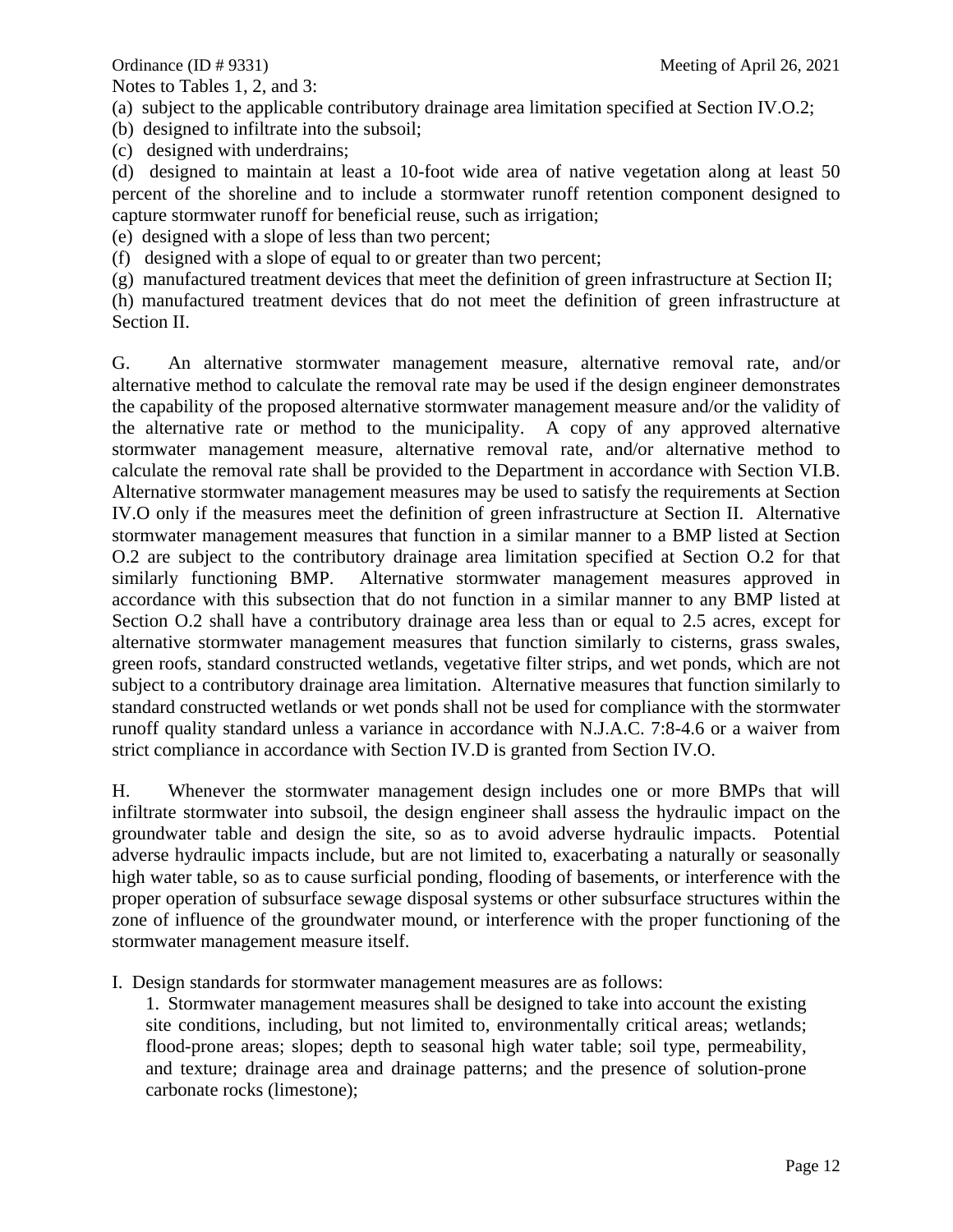2. Stormwater management measures shall be designed to minimize maintenance, facilitate maintenance and repairs, and ensure proper functioning. Trash racks shall be installed at the intake to the outlet structure, as appropriate, and shall have parallel bars with one-inch spacing between the bars to the elevation of the water quality design storm. For elevations higher than the water quality design storm, the parallel bars at the outlet structure shall be spaced no greater than one-third the width of the diameter of the orifice or one-third the width of the weir, with a minimum spacing between bars of one inch and a maximum spacing between bars of six inches. In addition, the design of trash racks must comply with the requirements of Section VIII.C;

3. Stormwater management measures shall be designed, constructed, and installed to be strong, durable, and corrosion resistant. Measures that are consistent with the relevant portions of the Residential Site Improvement Standards at N.J.A.C. 5:21-7.3, 7.4, and 7.5 shall be deemed to meet this requirement;

4. Stormwater management BMPs shall be designed to meet the minimum safety standards for stormwater management BMPs at Section VIII; and

5. The size of the orifice at the intake to the outlet from the stormwater management BMP shall be a minimum of two and one-half inches in diameter.

J. Manufactured treatment devices may be used to meet the requirements of this subchapter, provided the pollutant removal rates are verified by the New Jersey Corporation for Advanced Technology and certified by the Department. Manufactured treatment devices that do not meet the definition of green infrastructure at Section II may be used only under the circumstances described at Section IV.O.4.

K. Any application for a new agricultural development that meets the definition of major development at Section II shall be submitted to the Soil Conservation District for review and approval in accordance with the requirements at Sections IV.O, P, Q and R and any applicable Soil Conservation District guidelines for stormwater runoff quantity and erosion control. For purposes of this subsection, "agricultural development" means land uses normally associated with the production of food, fiber, and livestock for sale. Such uses do not include the development of land for the processing or sale of food and the manufacture of agriculturally related products.

L. If there is more than one drainage area, the groundwater recharge, stormwater runoff quality, and stormwater runoff quantity standards at Section IV.P, Q and R shall be met in each drainage area, unless the runoff from the drainage areas converge onsite and no adverse environmental impact would occur as a result of compliance with any one or more of the individual standards being determined utilizing a weighted average of the results achieved for that individual standard across the affected drainage areas.

M. Any stormwater management measure authorized under the municipal stormwater management plan or ordinance shall be reflected in a deed notice recorded in the {insert Office of the County Clerk or the registrar of deeds and mortgages of the county in which the development, project, project site, or mitigation area containing the stormwater management measure is located, as appropriate, to the municipality}. A form of deed notice shall be submitted to the A form of deed notice shall be submitted to the municipality for approval prior to filing. The deed notice shall contain a description of the stormwater management measure(s) used to meet the green infrastructure, groundwater recharge, stormwater runoff quality, and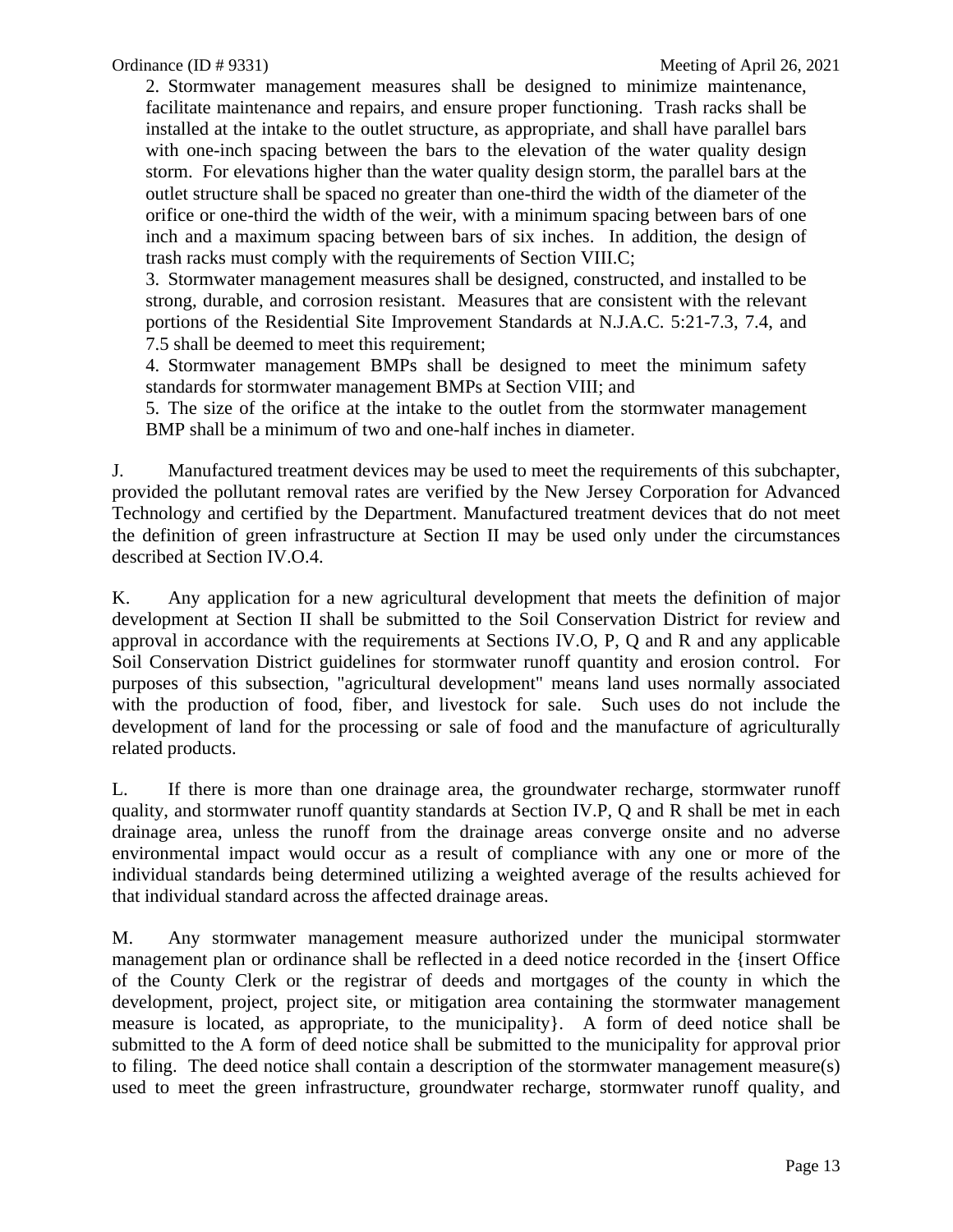stormwater runoff quantity standards at Section IV.O, P, Q and R and shall identify the location of the stormwater management measure(s) in NAD 1983 State Plane New Jersey FIPS 2900 US Feet or Latitude and Longitude in decimal degrees. The deed notice shall also reference the maintenance plan required to be recorded upon the deed pursuant to Section X.B.5. Prior to the commencement of construction, proof that the above required deed notice has been filed shall be submitted to the municipality. Proof that the required information has been recorded on the deed shall be in the form of either a copy of the complete recorded document or a receipt from the clerk or other proof of recordation provided by the recording office. However, if the initial proof provided to the municipality is not a copy of the complete recorded document, a copy of the complete recorded document shall be provided to the municipality within 180 calendar days of the authorization granted by the municipality.

N. A stormwater management measure approved under the municipal stormwater management plan or ordinance may be altered or replaced with the approval of the municipality, if the municipality determines that the proposed alteration or replacement meets the design and performance standards pursuant to Section IV of this ordinance and provides the same level of stormwater management as the previously approved stormwater management measure that is being altered or replaced. If an alteration or replacement is approved, a revised deed notice shall be submitted to the municipality for approval and subsequently recorded with the {insert appropriate Office of the County Clerk or the registrar of deeds and mortgages, as applies} and shall contain a description and location of the stormwater management measure, as well as reference to the maintenance plan, in accordance with M above. Prior to the commencement of construction, proof that the above required deed notice has been filed shall be submitted to the municipality in accordance with M above.

O. Green Infrastructure Standards

1. This subsection specifies the types of green infrastructure BMPs that may be used to satisfy the groundwater recharge, stormwater runoff quality, and stormwater runoff quantity standards.

2. To satisfy the groundwater recharge and stormwater runoff quality standards at Section IV.P and Q, the design engineer shall utilize green infrastructure BMPs identified in Table 1 at Section IV.F. and/or an alternative stormwater management measure approved in accordance with Section IV.G. The following green infrastructure BMPs are subject to the following maximum contributory drainage area limitations:

| <b>Best Management Practice</b>       | <b>Maximum Contributory</b>      |
|---------------------------------------|----------------------------------|
|                                       | <b>Drainage Area</b>             |
| Dry Well                              | acre                             |
| <b>Manufactured Treatment</b>         | 2.5 acres                        |
| Device                                |                                  |
| <b>Pervious Pavement Systems</b>      | Area of additional inflow cannot |
|                                       | exceed three times the area      |
|                                       | occupied by the BMP              |
| <b>Small-scale Bioretention</b>       | 2.5 acres                        |
| <u>Systems</u>                        |                                  |
| <b>Small-scale Infiltration Basin</b> | acres                            |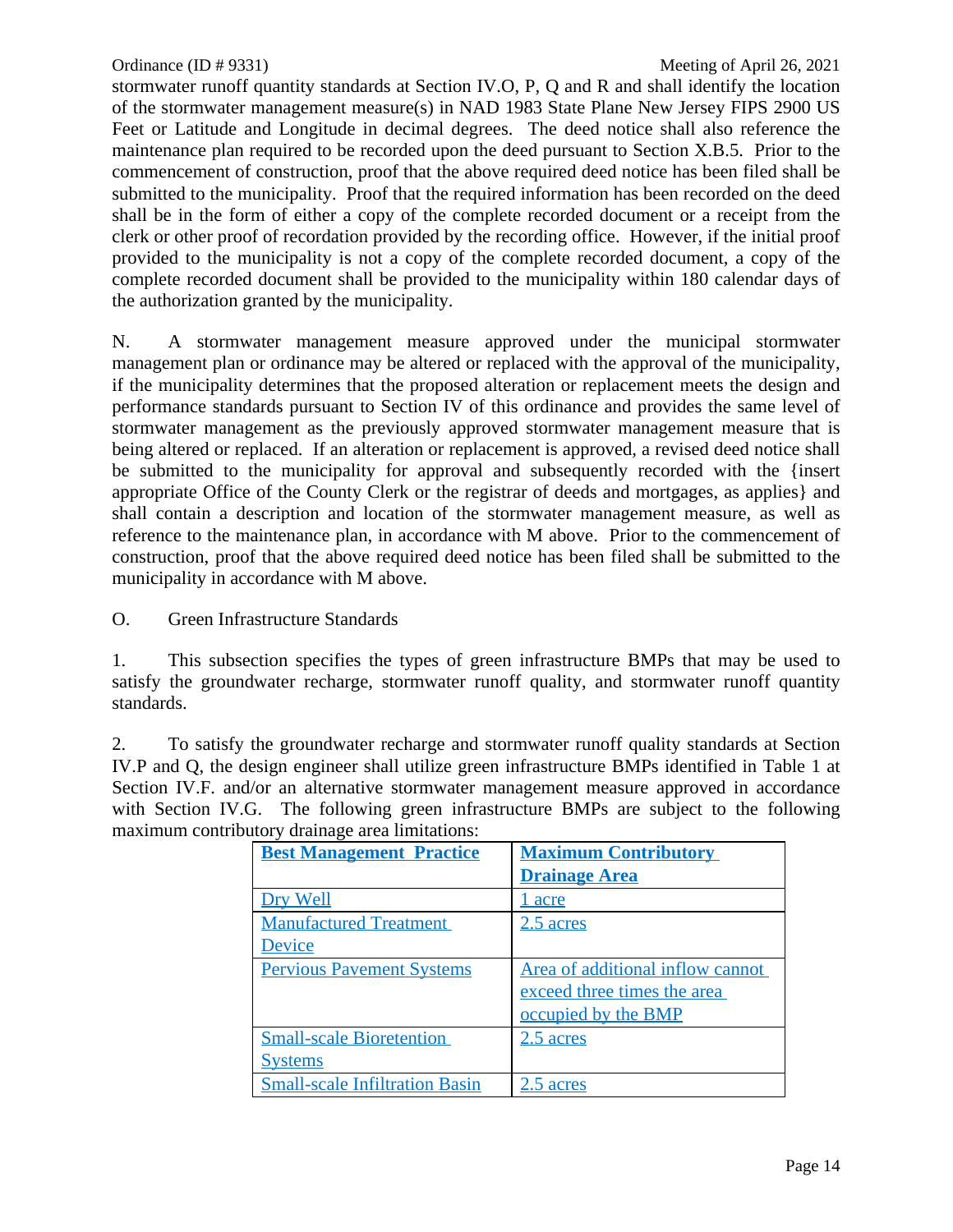Small-scale Sand Filter 2.5 acres 3. To satisfy the stormwater runoff quantity standards at Section IV.R, the design engineer shall utilize BMPs from Table 1 or from Table 2 and/or an alternative stormwater management measure approved in accordance with Section IV.G.

4. If a variance in accordance with N.J.A.C. 7:8-4.6 or a waiver from strict compliance in accordance with Section IV.D is granted from the requirements of this subsection, then BMPs from Table 1, 2, or 3, and/or an alternative stormwater management measure approved in accordance with Section IV.G may be used to meet the groundwater recharge, stormwater runoff quality, and stormwater runoff quantity standards at Section IV.P, Q and R.

5. For separate or combined storm sewer improvement projects, such as sewer separation, undertaken by a government agency or public utility (for example, a sewerage company), the requirements of this subsection shall only apply to areas owned in fee simple by the government agency or utility, and areas within a right-of-way or easement held or controlled by the government agency or utility; the entity shall not be required to obtain additional property or property rights to fully satisfy the requirements of this subsection. Regardless of the amount of area of a separate or combined storm sewer improvement project subject to the green infrastructure requirements of this subsection, each project shall fully comply with the applicable groundwater recharge, stormwater runoff quality control, and stormwater runoff quantity standards at Section IV.P, Q and R, unless the project is granted a waiver from strict compliance in accordance with Section IV.D.

P. Groundwater Recharge Standards

1. This subsection contains the minimum design and performance standards for groundwater recharge as follows:

2. The design engineer shall, using the assumptions and factors for stormwater runoff and groundwater recharge calculations at Section V, either:

i. Demonstrate through hydrologic and hydraulic analysis that the site and its stormwater management measures maintain 100 percent of the average annual pre-construction groundwater recharge volume for the site; or

ii. Demonstrate through hydrologic and hydraulic analysis that the increase of stormwater runoff volume from pre-construction to post-construction for the 2-year storm is infiltrated.

3. This groundwater recharge requirement does not apply to projects within the "urban redevelopment area," or to projects subject to 4 below.

4. The following types of stormwater shall not be recharged:

i. Stormwater from areas of high pollutant loading. High pollutant loading areas are areas in industrial and commercial developments where solvents and/or petroleum products are loaded/unloaded, stored, or applied, areas where pesticides are loaded/unloaded or stored; areas where hazardous materials are expected to be present in greater than "reportable quantities" as defined by the United States Environmental Protection Agency (EPA) at 40 CFR 302.4; areas where recharge would be inconsistent with Department approved remedial action work plan or landfill closure plan and areas with high risks for spills of toxic materials, such as gas stations and vehicle maintenance facilities; and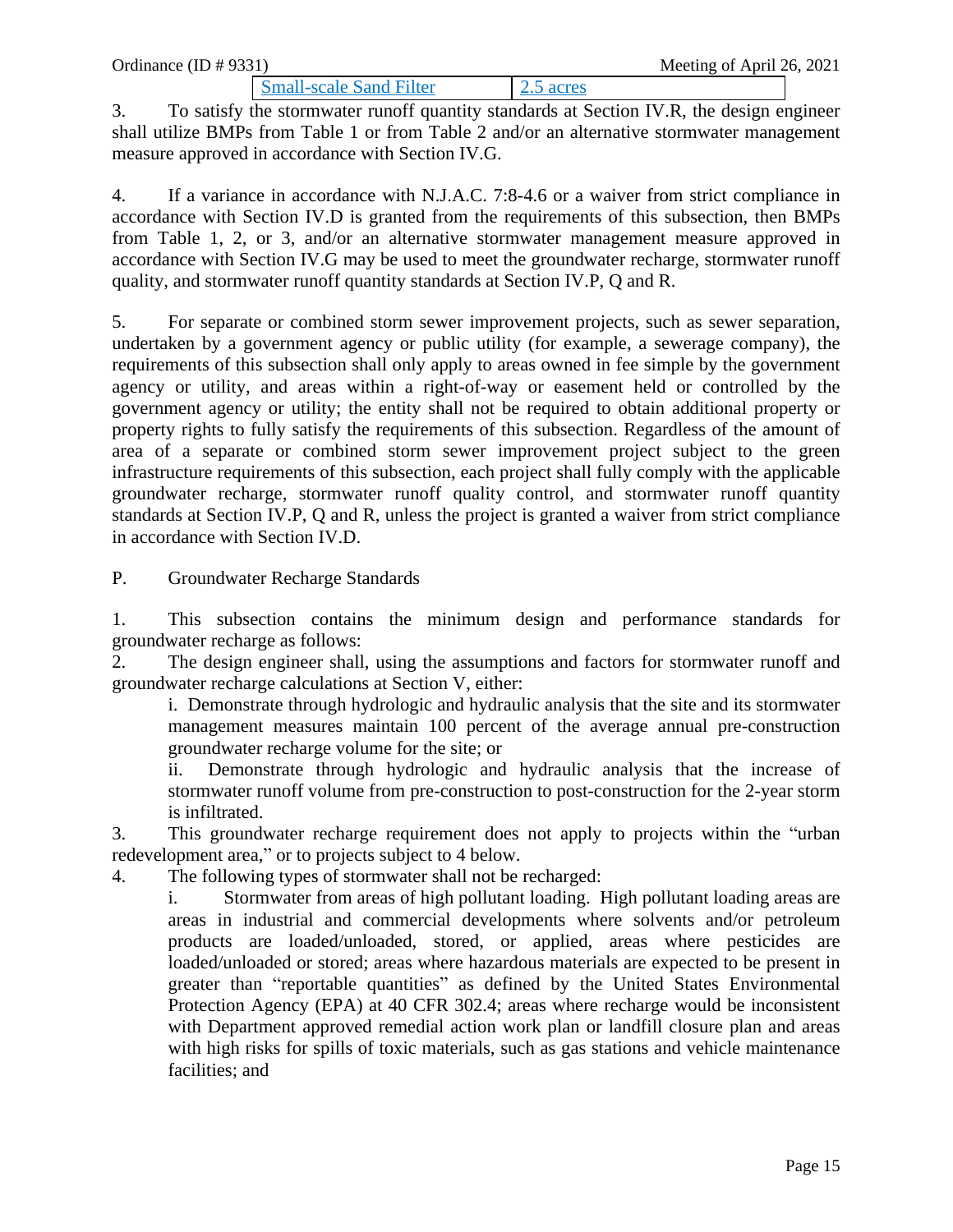ii. Industrial stormwater exposed to "source material." "Source material" means any material(s) or machinery, located at an industrial facility, that is directly or indirectly related to process, manufacturing or other industrial activities, which could be a source of pollutants in any industrial stormwater discharge to groundwater. Source materials include, but are not limited to, raw materials; intermediate products; final products; waste materials; by-products; industrial machinery and fuels, and lubricants, solvents, and detergents that are related to process, manufacturing, or other industrial activities that are exposed to stormwater.

Q. Stormwater Runoff Quality Standards

1. This subsection contains the minimum design and performance standards to control stormwater runoff quality impacts of major development. Stormwater runoff quality standards are applicable when the major development results in an increase of one-quarter acre or more of regulated motor vehicle surface.

2. Stormwater management measures shall be designed to reduce the post-construction load of total suspended solids (TSS) in stormwater runoff generated from the water quality design storm as follows:

- i. Eighty percent TSS removal of the anticipated load, expressed as an annual average shall be achieved for the stormwater runoff from the net increase of motor vehicle surface.
- ii. If the surface is considered regulated motor vehicle surface because the water quality treatment for an area of motor vehicle surface that is currently receiving water quality treatment either by vegetation or soil, by an existing stormwater management measure, or by treatment at a wastewater treatment plant is to be modified or removed, the project shall maintain or increase the existing TSS removal of the anticipated load expressed as an annual average.
- iii. The requirement to reduce TSS does not apply to any stormwater runoff in a discharge regulated under a numeric effluent limitation for TSS imposed under the New Jersey Pollutant Discharge Elimination System (NJPDES) rules, N.J.A.C. 7:14A, or in a discharge specifically exempt under a NJPDES permit from this requirement. Every major development, including any that discharge into a combined sewer system, shall comply with 2 above, unless the major development is itself subject to a NJPDES permit with a numeric effluent limitation for TSS or the NJPDES permit to which the major development is subject exempts the development from a numeric effluent limitation for TSS.
- iv. The water quality design storm is 1.25 inches of rainfall in two hours. Water quality calculations shall take into account the distribution of rain from the water quality design storm, as reflected in Table 4, below. The calculation of the volume of runoff may take into account the implementation of stormwater management measures.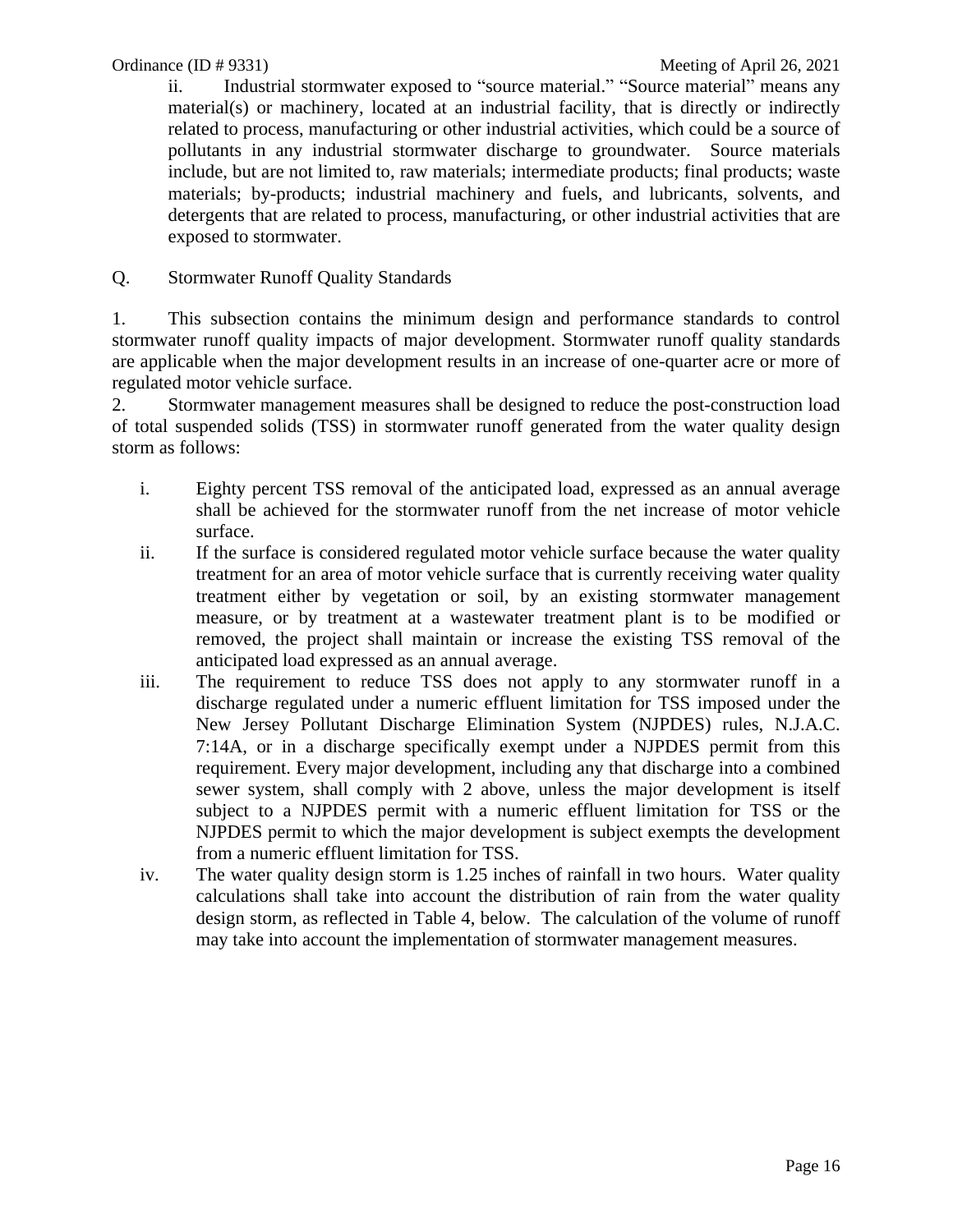|                | Cumulative |           | Cumulative |           | Cumulative |
|----------------|------------|-----------|------------|-----------|------------|
| Time           | Rainfall   | Time      | Rainfall   | Time      | Rainfall   |
| (Minutes)      | (Inches)   | (Minutes) | (Inches)   | (Minutes) | (Inches)   |
| 1              | 0.00166    | 41        | 0.1728     | 81        | 1.0906     |
| $\overline{2}$ | 0.00332    | 42        | 0.1796     | 82        | 1.0972     |
| 3              | 0.00498    | 43        | 0.1864     | 83        | 1.1038     |
| 4              | 0.00664    | 44        | 0.1932     | 84        | 1.1104     |
| 5              | 0.00830    | 45        | 0.2000     | 85        | 1.1170     |
| 6              | 0.00996    | 46        | 0.2117     | 86        | 1.1236     |
| 7              | 0.01162    | 47        | 0.2233     | 87        | 1.1302     |
| 8              | 0.01328    | 48        | 0.2350     | 88        | 1.1368     |
| 9              | 0.01494    | 49        | 0.2466     | 89        | 1.1434     |
| 10             | 0.01660    | 50        | 0.2583     | 90        | 1.1500     |
| 11             | 0.01828    | 51        | 0.2783     | 91        | 1.1550     |
| 12             | 0.01996    | 52        | 0.2983     | 92        | 1.1600     |
| 13             | 0.02164    | 53        | 0.3183     | 93        | 1.1650     |
| 14             | 0.02332    | 54        | 0.3383     | 94        | 1.1700     |
| 15             | 0.02500    | 55        | 0.3583     | 95        | 1.1750     |
| 16             | 0.03000    | 56        | 0.4116     | 96        | 1.1800     |
| 17             | 0.03500    | 57        | 0.4650     | 97        | 1.1850     |
| 18             | 0.04000    | 58        | 0.5183     | 98        | 1.1900     |
| 19             | 0.04500    | 59        | 0.5717     | 99        | 1.1950     |
| 20             | 0.05000    | 60        | 0.6250     | 100       | 1.2000     |
| 21             | 0.05500    | 61        | 0.6783     | 101       | 1.2050     |
| 22             | 0.06000    | 62        | 0.7317     | 102       | 1.2100     |
| 23             | 0.06500    | 63        | 0.7850     | 103       | 1.2150     |
| 24             | 0.07000    | 64        | 0.8384     | 104       | 1.2200     |
| 25             | 0.07500    | 65        | 0.8917     | 105       | 1.2250     |
| 26             | 0.08000    | 66        | 0.9117     | 106       | 1.2267     |
| 27             | 0.08500    | 67        | 0.9317     | 107       | 1.2284     |
| 28             | 0.09000    | 68        | 0.9517     | 108       | 1.2300     |
| 29             | 0.09500    | 69        | 0.9717     | 109       | 1.2317     |
| 30             | 0.10000    | 70        | 0.9917     | 110       | 1.2334     |
| 31             | 0.10660    | 71        | 1.0034     | 111       | 1.2351     |
| 32             | 0.11320    | 72        | 1.0150     | 112       | 1.2367     |
| 33             | 0.11980    | 73        | 1.0267     | 113       | 1.2384     |
| 34             | 0.12640    | 74        | 1.0383     | 114       | 1.2400     |
| 35             | 0.13300    | 75        | 1.0500     | 115       | 1.2417     |
| 36             | 0.13960    | 76        | 1.0568     | 116       | 1.2434     |
| 37             | 0.14620    | 77        | 1.0636     | 117       | 1.2450     |
| 38             | 0.15280    | 78        | 1.0704     | 118       | 1.2467     |
| 39             | 0.15940    | 79        | 1.0772     | 119       | 1.2483     |
| 40             | 0.16600    | 80        | 1.0840     | 120       | 1.2500     |

5. If more than one BMP in series is necessary to achieve the required 80 percent TSS reduction for a site, the applicant shall utilize the following formula to calculate TSS reduction:

 $R = A + B - (A \times B) / 100,$ Where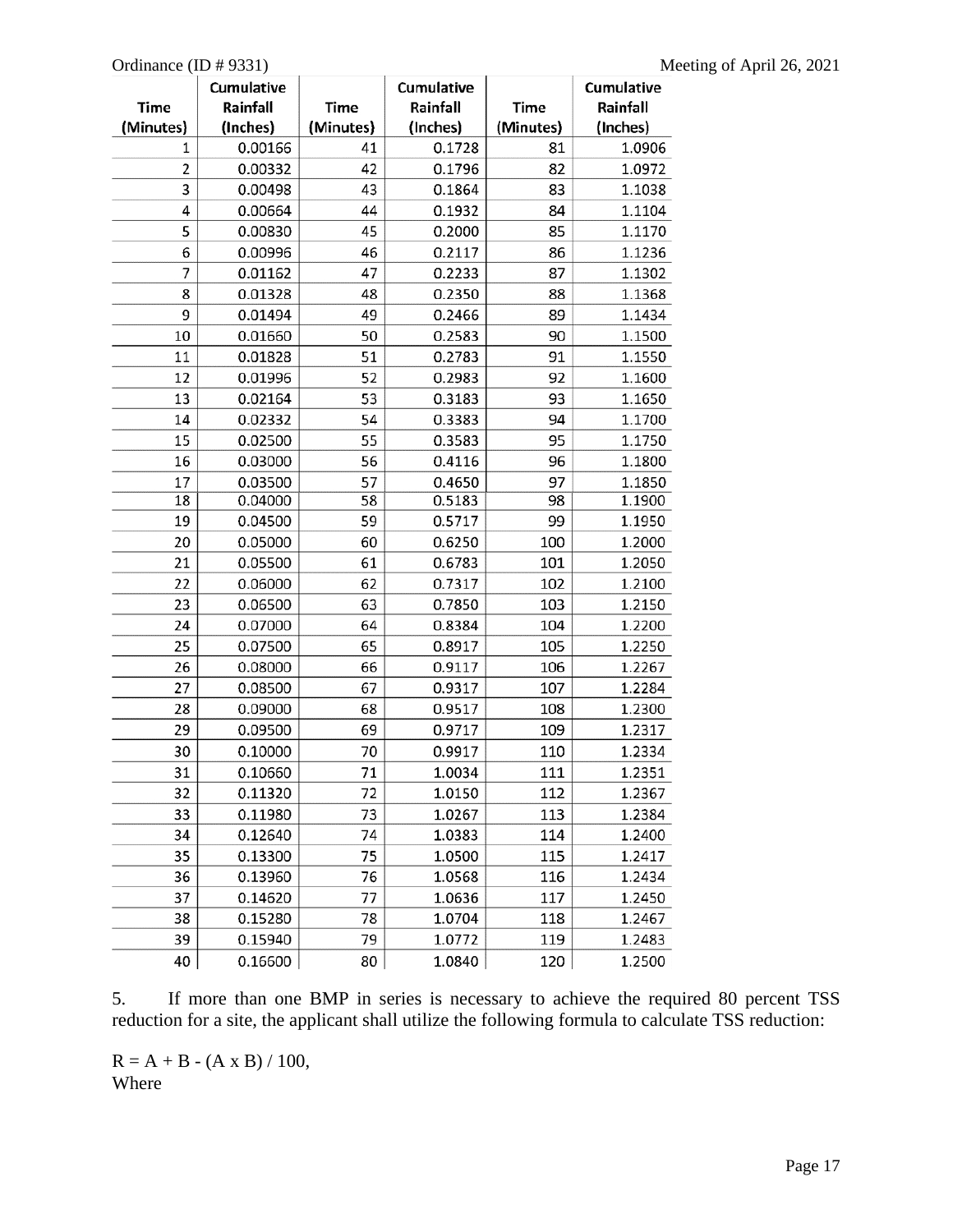R = total TSS Percent Load Removal from application of both BMPs, and

 $A =$  the TSS Percent Removal Rate applicable to the first BMP

 $B =$  the TSS Percent Removal Rate applicable to the second BMP.

6. Stormwater management measures shall also be designed to reduce, to the maximum extent feasible, the post-construction nutrient load of the anticipated load from the developed site in stormwater runoff generated from the water quality design storm. In achieving reduction of nutrients to the maximum extent feasible, the design of the site shall include green infrastructure BMPs that optimize nutrient removal while still achieving the performance standards in Section IV.P, Q and R.

7. In accordance with the definition of FW1 at N.J.A.C. 7:9B-1.4, stormwater management measures shall be designed to prevent any increase in stormwater runoff to waters classified as FW1.

8. The Flood Hazard Area Control Act Rules at N.J.A.C. 7:13-4.1(c)1 establish 300-foot riparian zones along Category One waters, as designated in the Surface Water Quality Standards at N.J.A.C. 7:9B, and certain upstream tributaries to Category One waters. A person shall not undertake a major development that is located within or discharges into a 300-foot riparian zone without prior authorization from the Department under N.J.A.C. 7:13.

9. Pursuant to the Flood Hazard Area Control Act Rules at N.J.A.C. 7:13-11.2(j)3.i, runoff from the water quality design storm that is discharged within a 300-foot riparian zone shall be treated in accordance with this subsection to reduce the post-construction load of total suspended solids by 95 percent of the anticipated load from the developed site, expressed as an annual average.

10. This stormwater runoff quality standards do not apply to the construction of one individual single-family dwelling, provided that it is not part of a larger development or subdivision that has received preliminary or final site plan approval prior to December 3, 2018, and that the motor vehicle surfaces are made of permeable material(s) such as gravel, dirt, and/or shells.

# R. Stormwater Runoff Quantity Standards

1. This subsection contains the minimum design and performance standards to control stormwater runoff quantity impacts of major development.

2. In order to control stormwater runoff quantity impacts, the design engineer shall, using the assumptions and factors for stormwater runoff calculations at Section V, complete one of the following:

i. Demonstrate through hydrologic and hydraulic analysis that for stormwater leaving the site, post-construction runoff hydrographs for the 2-, 10-, and 100-year storm events do not exceed, at any point in time, the pre-construction runoff hydrographs for the same storm events;

ii. Demonstrate through hydrologic and hydraulic analysis that there is no increase, as compared to the pre-construction condition, in the peak runoff rates of stormwater leaving the site for the 2-, 10- and 100-year storm events and that the increased volume or change in timing of stormwater runoff will not increase flood damage at or downstream of the site. This analysis shall include the analysis of impacts of existing land uses and projected land uses assuming full development under existing zoning and land use ordinances in the drainage area;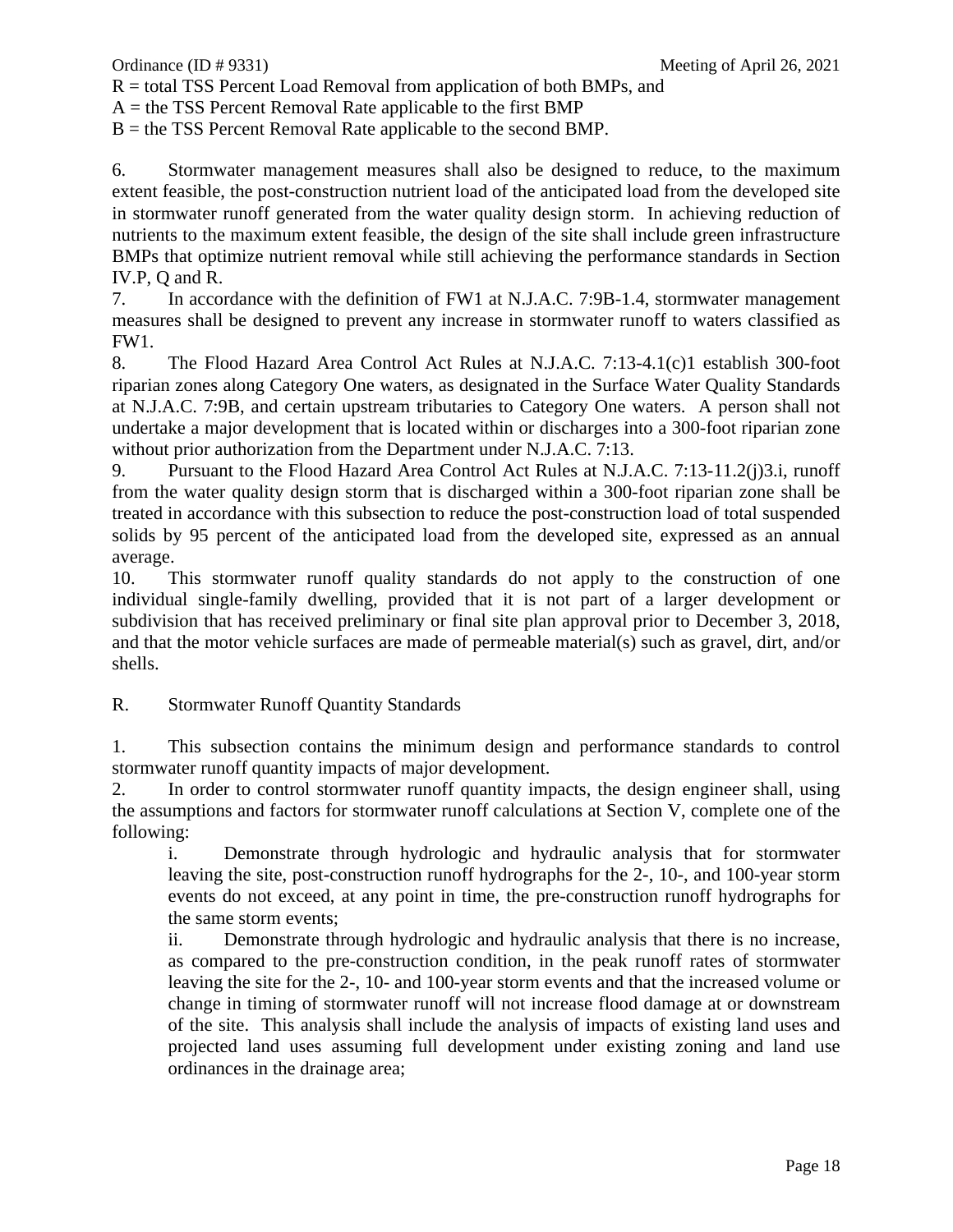iii. Design stormwater management measures so that the post-construction peak runoff rates for the 2-, 10- and 100-year storm events are 50, 75 and 80 percent, respectively, of the pre-construction peak runoff rates. The percentages apply only to the post-construction stormwater runoff that is attributable to the portion of the site on which the proposed development or project is to be constructed; or

iv. In tidal flood hazard areas, stormwater runoff quantity analysis in accordance with 2.i, ii and iii above is required unless the design engineer demonstrates through hydrologic and hydraulic analysis that the increased volume, change in timing, or increased rate of the stormwater runoff, or any combination of the three will not result in additional flood damage below the point of discharge of the major development. No analysis is required if the stormwater is discharged directly into any ocean, bay, inlet, or the reach of any watercourse between its confluence with an ocean, bay, or inlet and downstream of the first water control structure.

3. The stormwater runoff quantity standards shall be applied at the site's boundary to each abutting lot, roadway, watercourse, or receiving storm sewer system.

# **ARTICLE V. Calculation of Stormwater Runoff And Groundwater Recharge:**

A. Stormwater runoff shall be calculated in accordance with the following:

1. The design engineer shall calculate runoff using one of the following methods:

i. The USDA Natural Resources Conservation Service (NRCS) methodology, including the NRCS Runoff Equation and Dimensionless Unit Hydrograph, as described in Chapters 7, 9, 10, 15 and 16 Part 630, Hydrology National Engineering Handbook, incorporated herein by reference as amended and supplemented. This methodology is additionally described in Technical Release 55 - Urban Hydrology for Small Watersheds (TR-55), dated June 1986, incorporated herein by reference as amended and supplemented. Information regarding the methodology is available from the Natural Resources Conservation Service website at:

https://www.nrcs.usda.gov/Internet/FSE\_DOCUMENTS/stelprdb1044171.pdf

or at United States Department of Agriculture Natural Resources Conservation Service, 220 Davison Avenue, Somerset, New Jersey 08873; or

ii. The Rational Method for peak flow and the Modified Rational Method for hydrograph computations. The rational and modified rational methods are described in "Appendix A-9 Modified Rational Method" in the Standards for Soil Erosion and Sediment Control in New Jersey, January 2014. This document is available from the State Soil Conservation Committee or any of the Soil Conservation Districts listed at N.J.A.C. 2:90-1.3(a)3. The location, address, and telephone number for each Soil Conservation District is available from the State Soil Conservation Committee, PO Box 330, Trenton, New Jersey 08625. The document is also available at:

http://www.nj.gov/agriculture/divisions/anr/pdf/2014NJSoilErosionControlStandardsComplete.p df.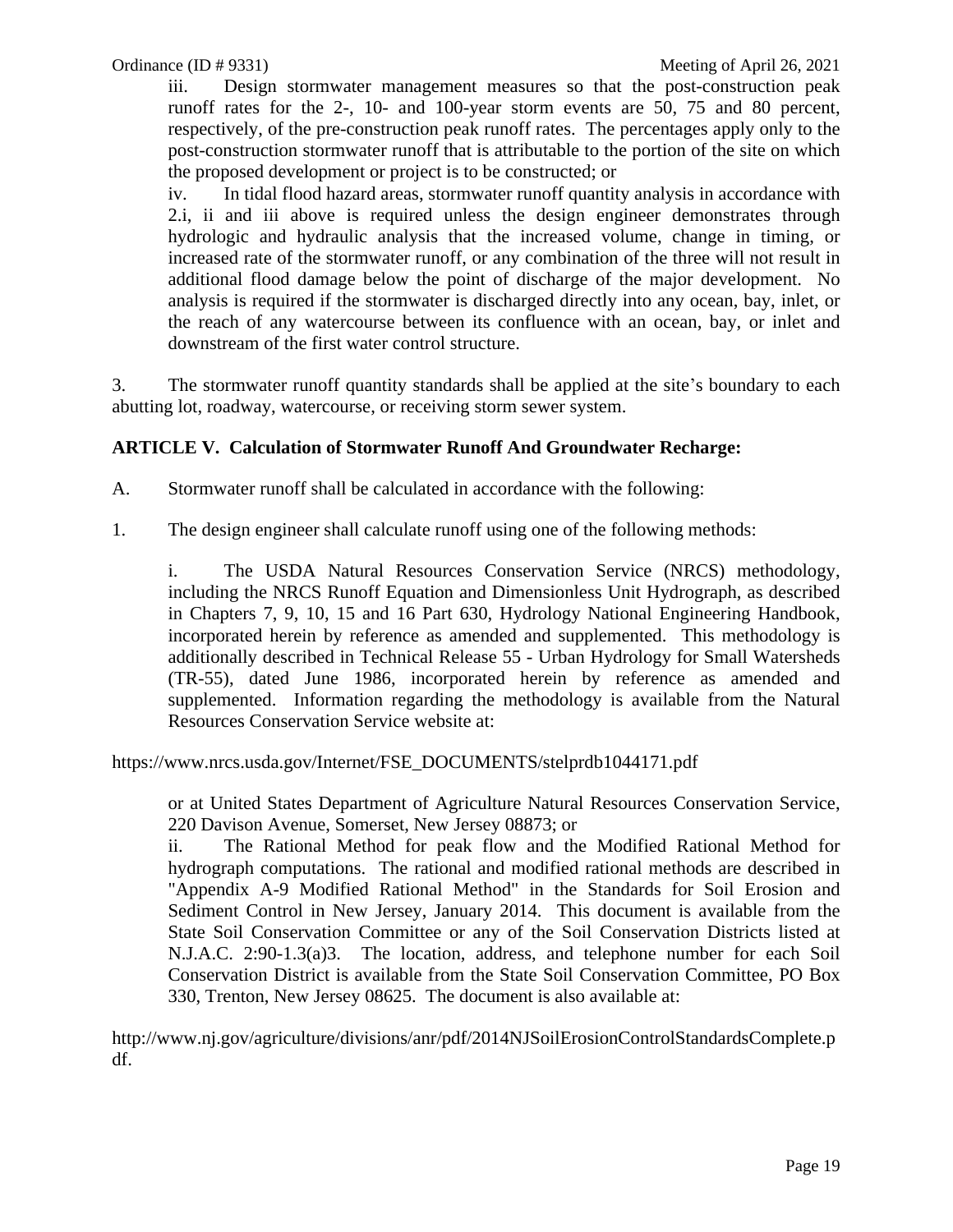2. For the purpose of calculating runoff coefficients and groundwater recharge, there is a presumption that the pre-construction condition of a site or portion thereof is a wooded land use with good hydrologic condition. The term "runoff coefficient" applies to both the NRCS methodology above at Section V.A.1.i and the Rational and Modified Rational Methods at Section V.A.1.ii. A runoff coefficient or a groundwater recharge land cover for an existing condition may be used on all or a portion of the site if the design engineer verifies that the hydrologic condition has existed on the site or portion of the site for at least five years without interruption prior to the time of application. If more than one land cover have existed on the site during the five years immediately prior to the time of application, the land cover with the lowest runoff potential shall be used for the computations. In addition, there is the presumption that the site is in good hydrologic condition (if the land use type is pasture, lawn, or park), with good cover (if the land use type is woods), or with good hydrologic condition and conservation treatment (if the land use type is cultivation).

3. In computing pre-construction stormwater runoff, the design engineer shall account for all significant land features and structures, such as ponds, wetlands, depressions, hedgerows, or culverts, that may reduce pre-construction stormwater runoff rates and volumes.

4. In computing stormwater runoff from all design storms, the design engineer shall consider the relative stormwater runoff rates and/or volumes of pervious and impervious surfaces separately to accurately compute the rates and volume of stormwater runoff from the site. To calculate runoff from unconnected impervious cover, urban impervious area modifications as described in the NRCS Technical Release 55 - Urban Hydrology for Small Watersheds or other methods may be employed.

5. If the invert of the outlet structure of a stormwater management measure is below the flood hazard design flood elevation as defined at N.J.A.C. 7:13, the design engineer shall take into account the effects of tailwater in the design of structural stormwater management measures.

B. Groundwater recharge may be calculated in accordance with the following:

The New Jersey Geological Survey Report GSR-32, A Method for Evaluating Groundwater-Recharge Areas in New Jersey, incorporated herein by reference as amended and supplemented. Information regarding the methodology is available from the New Jersey Stormwater Best Management Practices Manual; at the New Jersey Geological Survey website at:

https://www.nj.gov/dep/njgs/pricelst/gsreport/gsr32.pdf

or at New Jersey Geological and Water Survey, 29 Arctic Parkway, PO Box 420 Mail Code 29- 01, Trenton, New Jersey 08625-0420.

# **ARTICLE VI. Sources for technical guidance:**

A. Technical guidance for stormwater management measures can be found in the documents listed below, which are available to download from the Department's website at:

http://www.nj.gov/dep/stormwater/bmp\_manual2.htm.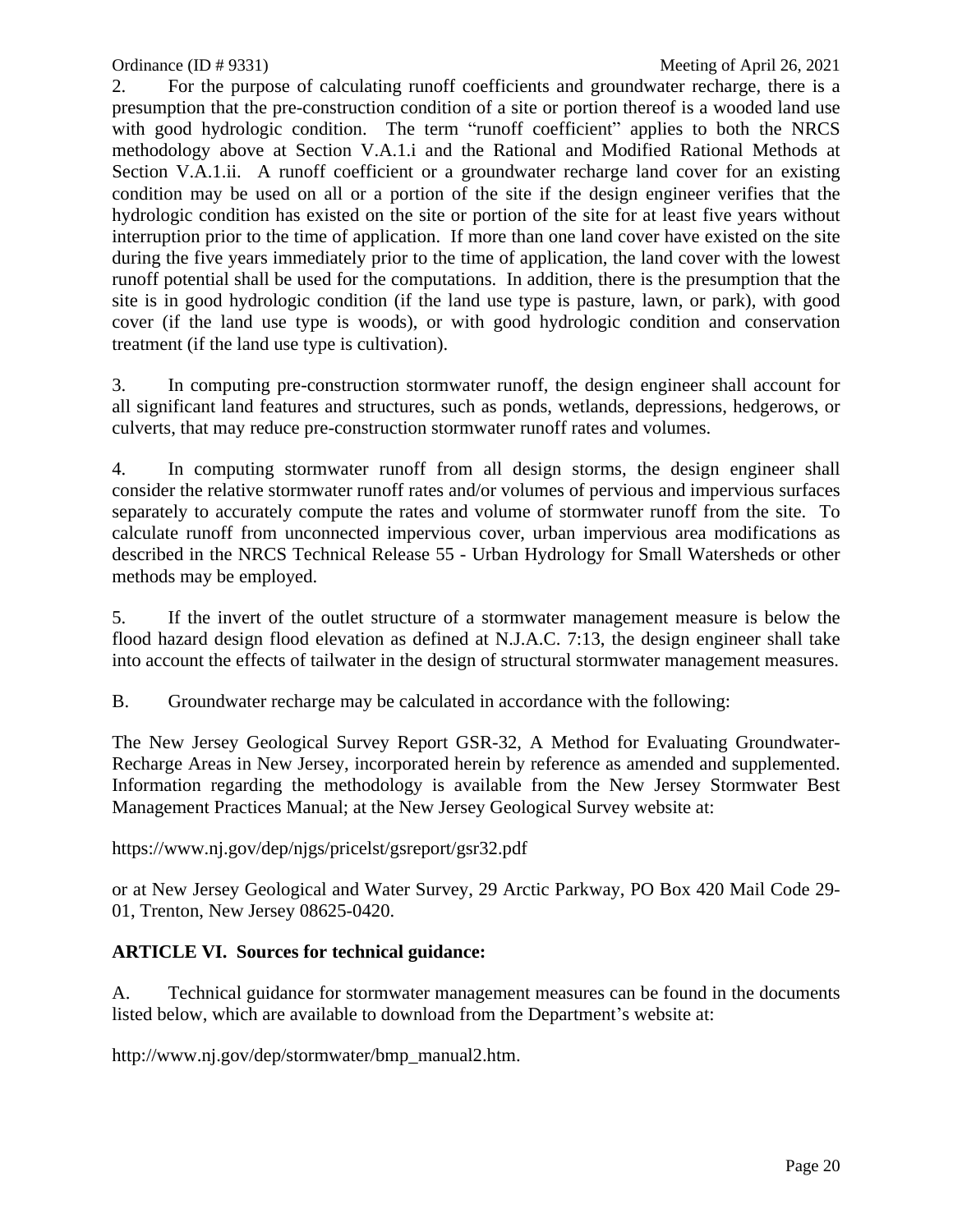1. Guidelines for stormwater management measures are contained in the New Jersey Stormwater Best Management Practices Manual, as amended and supplemented. Information is provided on stormwater management measures such as, but not limited to, those listed in Tables 1, 2, and 3.

2. Additional maintenance guidance is available on the Department's website at:

https://www.njstormwater.org/maintenance\_guidance.htm.

B. Submissions required for review by the Department should be mailed to:

The Division of Water Quality, New Jersey Department of Environmental Protection, Mail Code 401-02B, PO Box 420, Trenton, New Jersey 08625-0420.

# **ARTICLE VII. Solids and Floatable Materials Control Standards:**

A. Site design features identified under Section IV.F above, or alternative designs in accordance with Section IV.G above, to prevent discharge of trash and debris from drainage systems shall comply with the following standard to control passage of solid and floatable materials through storm drain inlets. For purposes of this paragraph, "solid and floatable materials" means sediment, debris, trash, and other floating, suspended, or settleable solids. For exemptions to this standard see Section VII.A.2 below.

1. Design engineers shall use one of the following grates whenever they use a grate in pavement or another ground surface to collect stormwater from that surface into a storm drain or surface water body under that grate:

i. The New Jersey Department of Transportation (NJDOT) bicycle safe grate, which is described in Chapter 2.4 of the NJDOT Bicycle Compatible Roadways and Bikeways Planning and Design Guidelines; or

ii. A different grate, if each individual clear space in that grate has an area of no more than seven (7.0) square inches, or is no greater than 0.5 inches across the smallest dimension.

Examples of grates subject to this standard include grates in grate inlets, the grate portion (non-curb-opening portion) of combination inlets, grates on storm sewer manholes, ditch grates, trench grates, and grates of spacer bars in slotted drains. Examples of ground surfaces include surfaces of roads (including bridges), driveways, parking areas, bikeways, plazas, sidewalks, lawns, fields, open channels, and stormwater system floors used to collect stormwater from the surface into a storm drain or surface water body.

iii. For curb-opening inlets, including curb-opening inlets in combination inlets, the clear space in that curb opening, or each individual clear space if the curb opening has two or more clear spaces, shall have an area of no more than seven (7.0) square inches, or be no greater than two (2.0) inches across the smallest dimension.

2. The standard in A.1. above does not apply: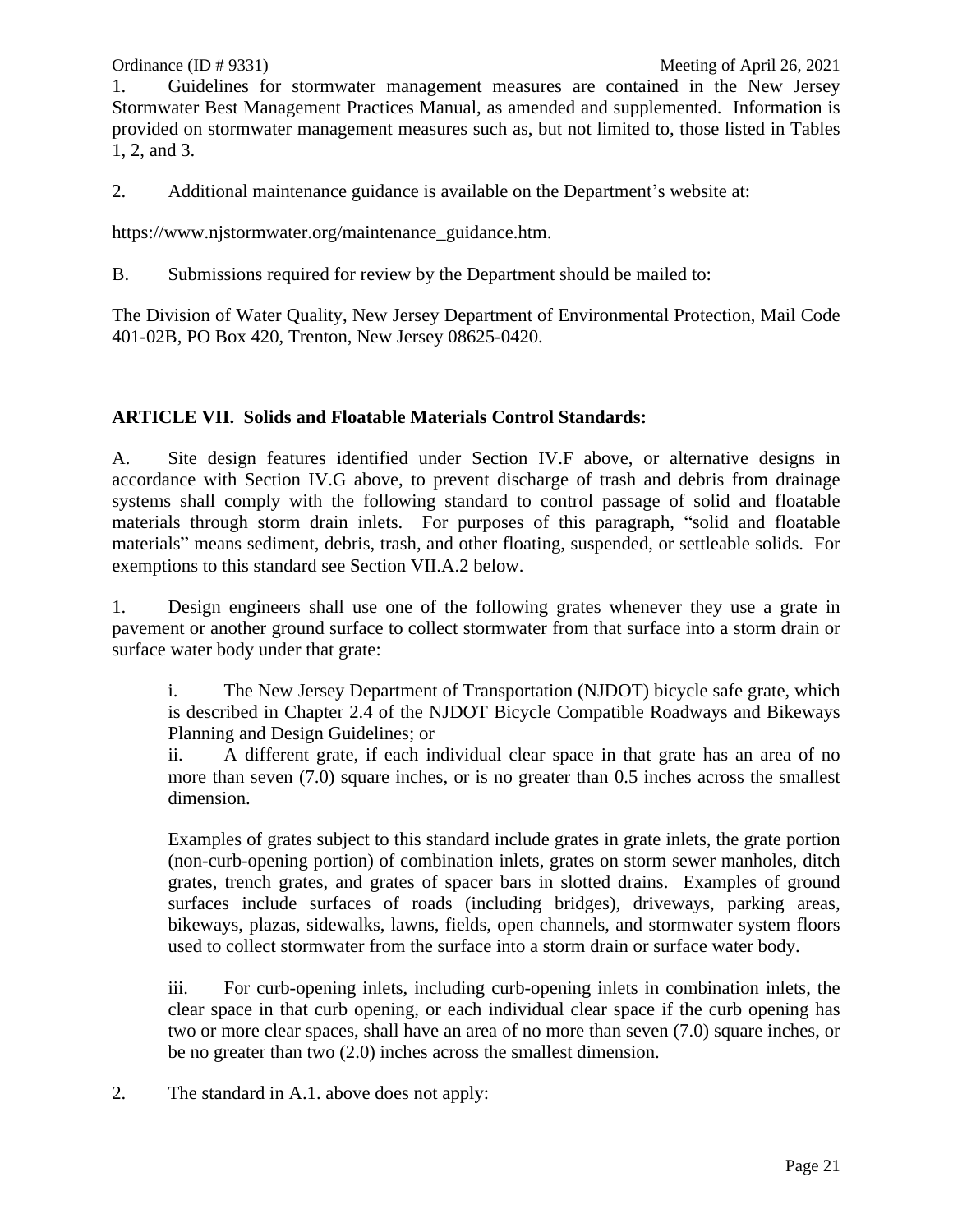i. Where each individual clear space in the curb opening in existing curb-opening inlet does not have an area of more than nine (9.0) square inches;

ii. Where the municipality agrees that the standards would cause inadequate hydraulic performance that could not practicably be overcome by using additional or larger storm drain inlets;

iii. Where flows from the water quality design storm as specified in N.J.A.C. 7:8 are conveyed through any device (e.g., end of pipe netting facility, manufactured treatment device, or a catch basin hood) that is designed, at a minimum, to prevent delivery of all solid and floatable materials that could not pass through one of the following:

a. A rectangular space four and five-eighths (4.625) inches long and one and onehalf (1.5) inches wide (this option does not apply for outfall netting facilities); or b. A bar screen having a bar spacing of 0.5 inches.

Note that these exemptions do not authorize any infringement of requirements in the Residential Site Improvement Standards for bicycle safe grates in new residential development (N.J.A.C. 5:21-4.18(b)2 and 7.4(b)1).

iv. Where flows are conveyed through a trash rack that has parallel bars with oneinch (1 inch) spacing between the bars, to the elevation of the Water Quality Design Storm as specified in N.J.A.C. 7:8; or

v. Where the New Jersey Department of Environmental Protection determines, pursuant to the New Jersey Register of Historic Places Rules at N.J.A.C. 7:4-7.2(c), that action to meet this standard is an undertaking that constitutes an encroachment or will damage or destroy the New Jersey Register listed historic property.

# **ARTICLE VIII. Safety standards for stormwater management basins:**

A. This section sets forth requirements to protect public safety through the proper design and operation of stormwater management BMPs. This section applies to any new stormwater management BMP.

B. The provisions of this section are not intended to preempt more stringent municipal or county safety requirements for new or existing stormwater management BMPs. Municipal and county stormwater management plans and ordinances may, pursuant to their authority, require existing stormwater management BMPs to be retrofitted to meet one or more of the safety standards in Article VIII.C.1, VIII.C.2, and VIII.C.3 for trash racks, overflow grates, and escape provisions at outlet structures.

C. Requirements for Trash Racks, Overflow Grates and Escape Provisions

1. A trash rack is a device designed to catch trash and debris and prevent the clogging of outlet structures. Trash racks shall be installed at the intake to the outlet from the Stormwater management BMP to ensure proper functioning of the BMP outlets in accordance with the following: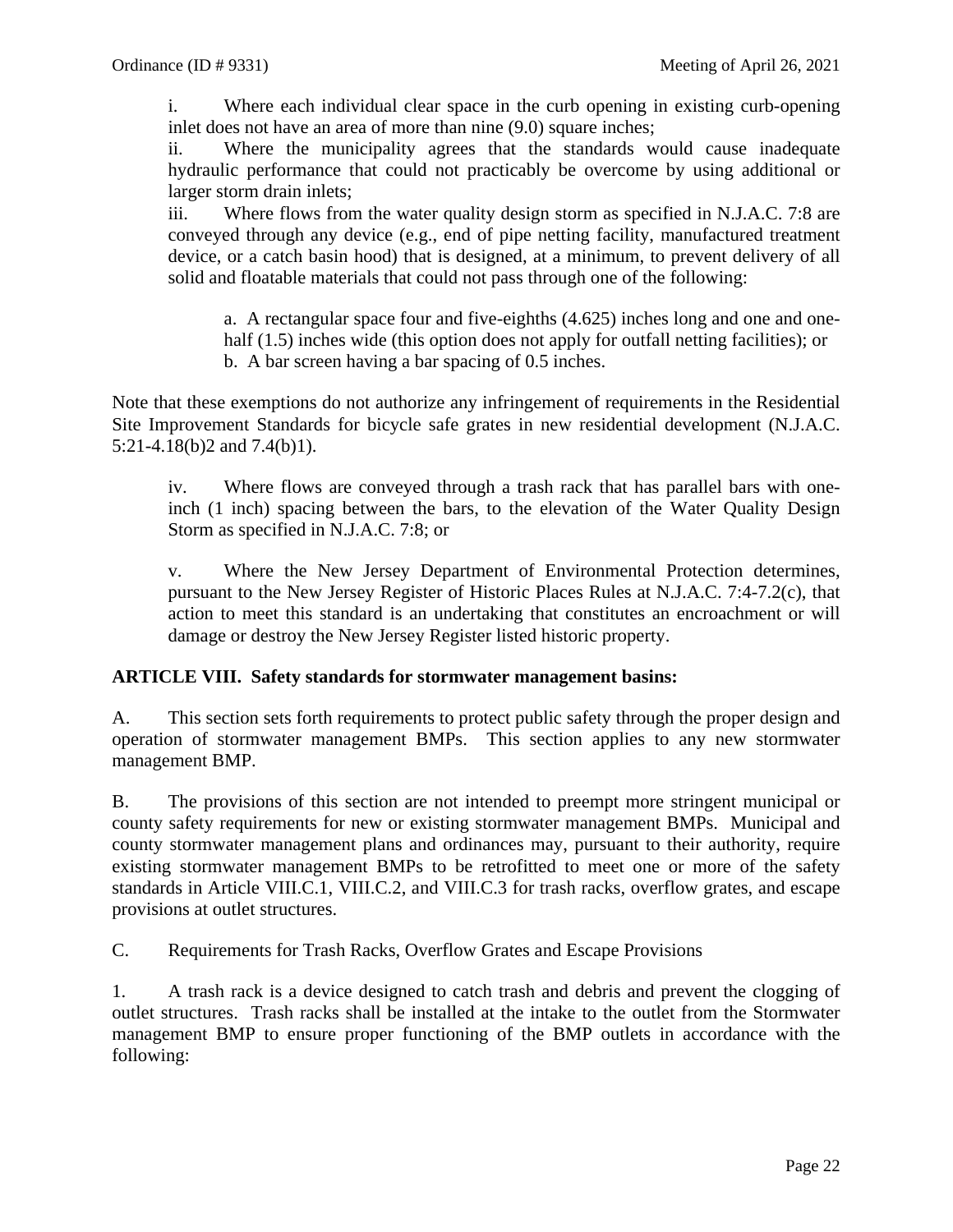i. The trash rack shall have parallel bars, with no greater than six-inch spacing between the bars;

ii. The trash rack shall be designed so as not to adversely affect the hydraulic performance of the outlet pipe or structure;

iii. The average velocity of flow through a clean trash rack is not to exceed 2.5 feet per second under the full range of stage and discharge. Velocity is to be computed on the basis of the net area of opening through the rack; and

iv. The trash rack shall be constructed of rigid, durable, and corrosion resistant material and designed to withstand a perpendicular live loading of 300 pounds per square foot.

2. An overflow grate is designed to prevent obstruction of the overflow structure. If an outlet structure has an overflow grate, such grate shall meet the following requirements:

i. The overflow grate shall be secured to the outlet structure but removable for emergencies and maintenance.

ii. The overflow grate spacing shall be no less than two inches across the smallest dimension

iii. The overflow grate shall be constructed and installed to be rigid, durable, and corrosion resistant, and shall be designed to withstand a perpendicular live loading of 300 pounds per square foot.

3. Stormwater management BMPs shall include escape provisions as follows:

i. If a stormwater management BMP has an outlet structure, escape provisions shall be incorporated in or on the structure. Escape provisions include the installation of permanent ladders, steps, rungs, or other features that provide easily accessible means of egress from stormwater management BMPs. With the prior approval of the municipality pursuant to VIII.C, a free-standing outlet structure may be exempted from this requirement;

ii. Safety ledges shall be constructed on the slopes of all new stormwater management BMPs having a permanent pool of water deeper than two and one-half feet. Safety ledges shall be comprised of two steps. Each step shall be four to six feet in width. One step shall be located approximately two and one-half feet below the permanent water surface, and the second step shall be located one to one and one-half feet above the permanent water surface. See VIII.E for an illustration of safety ledges in a stormwater management BMP; and

iii. In new stormwater management BMPs, the maximum interior slope for an earthen dam, embankment, or berm shall not be steeper than three horizontal to one vertical.

D. Variance or Exemption from Safety Standard

A variance or exemption from the safety standards for stormwater management BMPs may be granted only upon a written finding by the municipality that the variance or exemption will not constitute a threat to public safety.

A threat to public safety.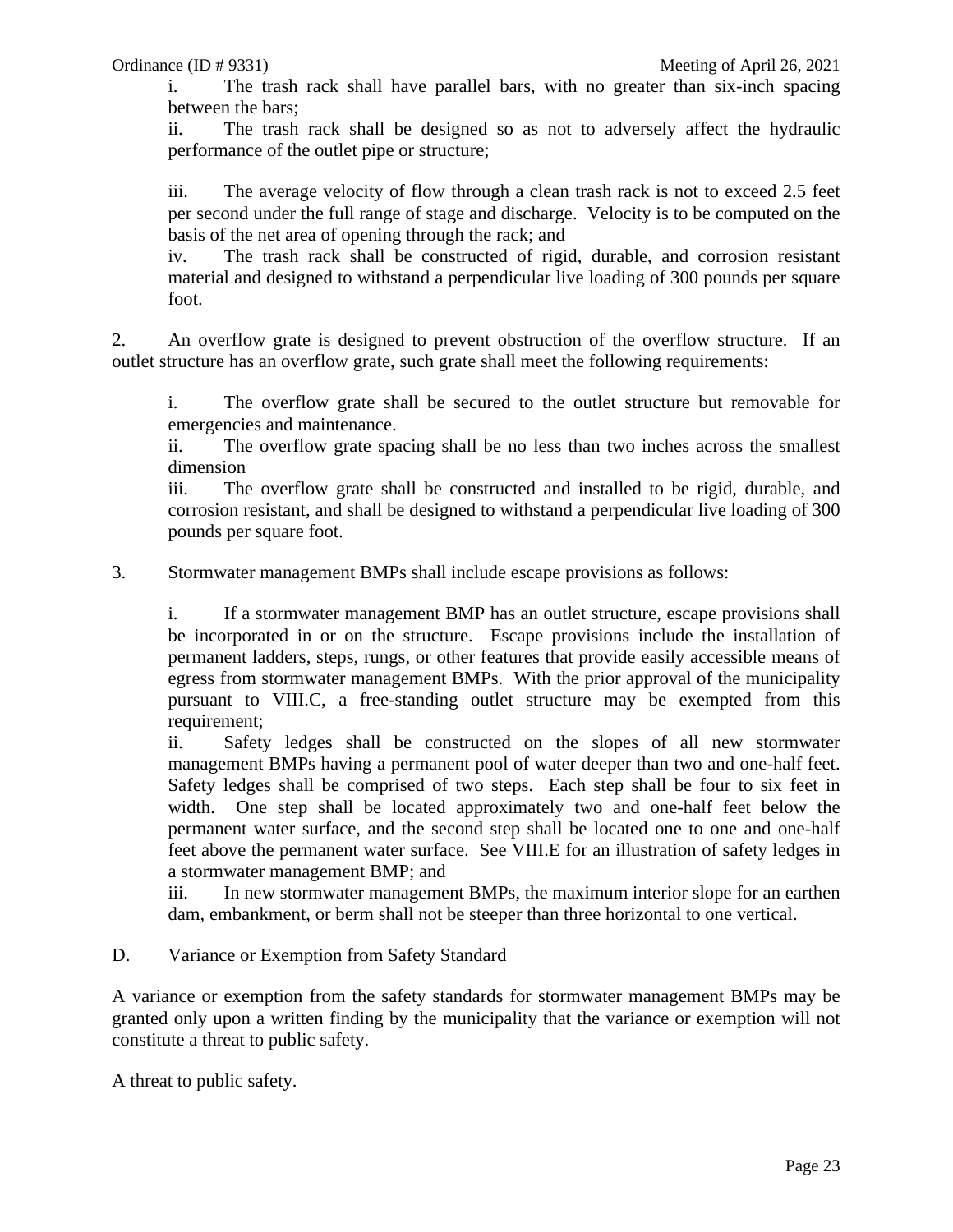Elevation View -Basin Safety Ledge Configuration

#### **ARTICLE IX. Requirements for a site development stormwater plan**:

A. Submission of Site Development Stormwater Plan

1. Whenever an applicant seeks municipal approval of a development subject to this ordinance, the applicant shall submit all of the required components of the Checklist for the Site Development Stormwater Plan at Section IX.C below as part of the submission of the application for approval.

2. The applicant shall demonstrate that the project meets the standards set forth in this ordinance.

3. The applicant shall submit [specify number] copies of the materials listed in the checklist for site development stormwater plans in accordance with Section IX.C of this ordinance.

B. Site Development Stormwater Plan Approval

The applicant's Site Development project shall be reviewed as a part of the review process by the municipal board or official from which municipal approval is sought. That municipal board or official shall consult the municipality's review engineer to determine if all of the checklist requirements have been satisfied and to determine if the project meets the standards set forth in this ordinance.

C. Submission of Site Development Stormwater Plan

The following information shall be required:

1. Topographic Base Map

The reviewing engineer may require upstream tributary drainage system information as necessary. It is recommended that the topographic base map of the site be submitted which extends a minimum of 200 feet beyond the limits of the proposed development, at a scale of 1"=200' or greater, showing 2-foot contour intervals. The map as appropriate may indicate the following: existing surface water drainage, shorelines, steep slopes, soils, erodible soils, perennial or intermittent streams that drain into or upstream of the Category One waters, wetlands and flood plains along with their appropriate buffer strips, marshlands and other wetlands, pervious or vegetative surfaces, existing man-made structures, roads, bearing and distances of property lines, and significant natural and manmade features not otherwise shown.

2. Environmental Site Analysis

A written and graphic description of the natural and man-made features of the site and its surroundings should be submitted. This description should include a discussion of soil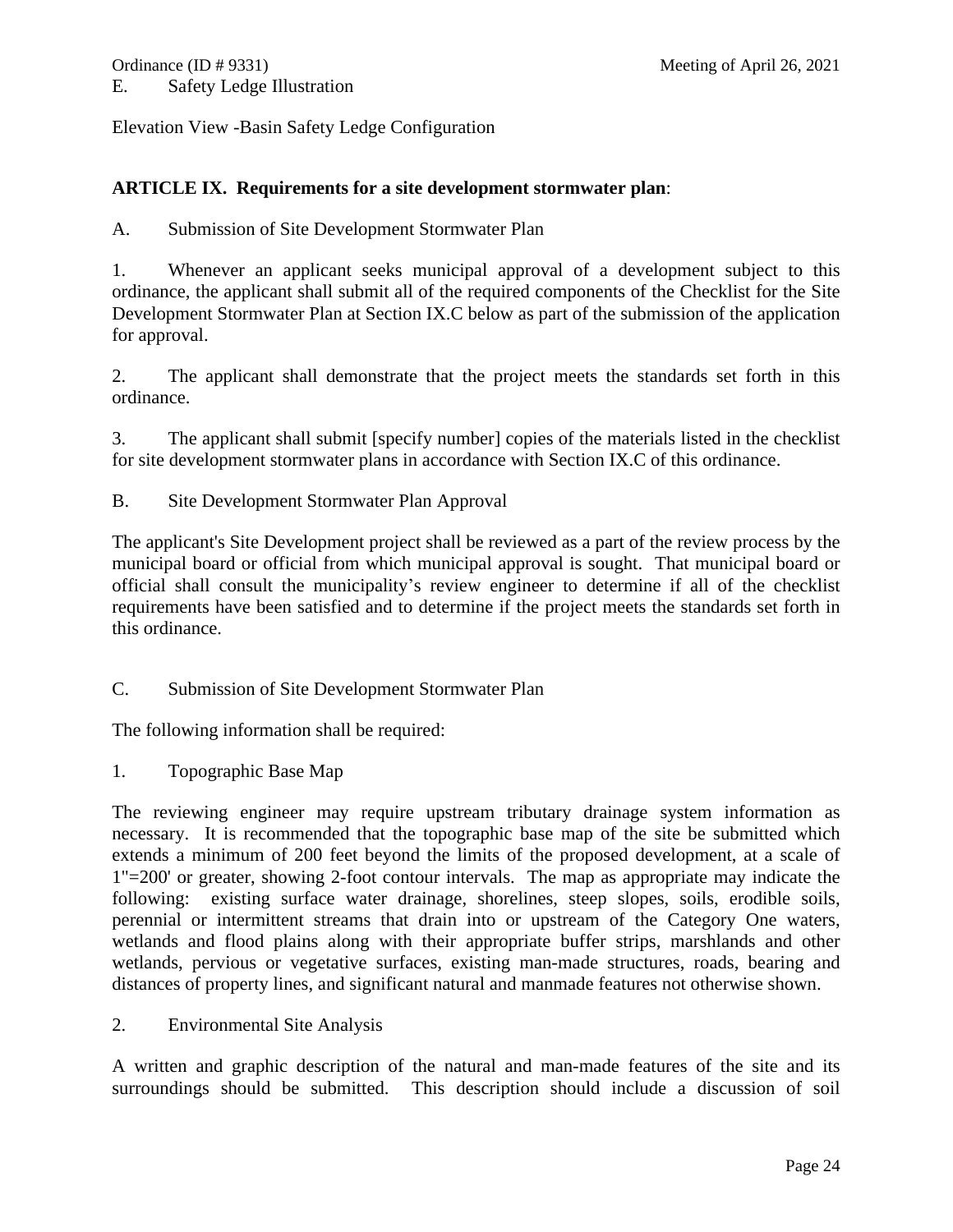conditions, slopes, wetlands, waterways and vegetation on the site. Particular attention should be given to unique, unusual, or environmentally sensitive features and to those that provide particular opportunities or constraints for development.

3. Project Description and Site Plans

A map (or maps) at the scale of the topographical base map indicating the location of existing and proposed buildings roads, parking areas, utilities, structural facilities for stormwater management and sediment control, and other permanent structures. The map(s) shall also clearly show areas where alterations will occur in the natural terrain and cover, including lawns and other landscaping, and seasonal high groundwater elevations. A written description of the site plan and justification for proposed changes in natural conditions shall also be provided.

4. Land Use Planning and Source Control Plan

This plan shall provide a demonstration of how the goals and standards of Sections III through V are being met. The focus of this plan shall be to describe how the site is being developed to meet the objective of controlling groundwater recharge, stormwater quality and stormwater quantity problems at the source by land management and source controls whenever possible.

5. Stormwater Management Facilities Map

The following information, illustrated on a map of the same scale as the topographic base map, shall be included:

i. Total area to be disturbed, paved or built upon, proposed surface contours, land area to be occupied by the stormwater management facilities and the type of vegetation thereon, and details of the proposed plan to control and dispose of stormwater.

ii. Details of all stormwater management facility designs, during and after construction, including discharge provisions, discharge capacity for each outlet at different levels of detention and emergency spillway provisions with maximum discharge capacity of each spillway.

6. Calculations

i. Comprehensive hydrologic and hydraulic design calculations for the predevelopment and post-development conditions for the design storms specified in Section IV of this ordinance.

ii. When the proposed stormwater management control measures depend on the hydrologic properties of soils or require certain separation from the seasonal high water table, then a soils report shall be submitted. The soils report shall be based on onsite boring logs or soil pit profiles. The number and location of required soil borings or soil pits shall be determined based on what is needed to determine the suitability and distribution of soils present at the location of the control measure.

7. Maintenance and Repair Plan

The design and planning of the stormwater management facility shall meet the maintenance requirements of Section X.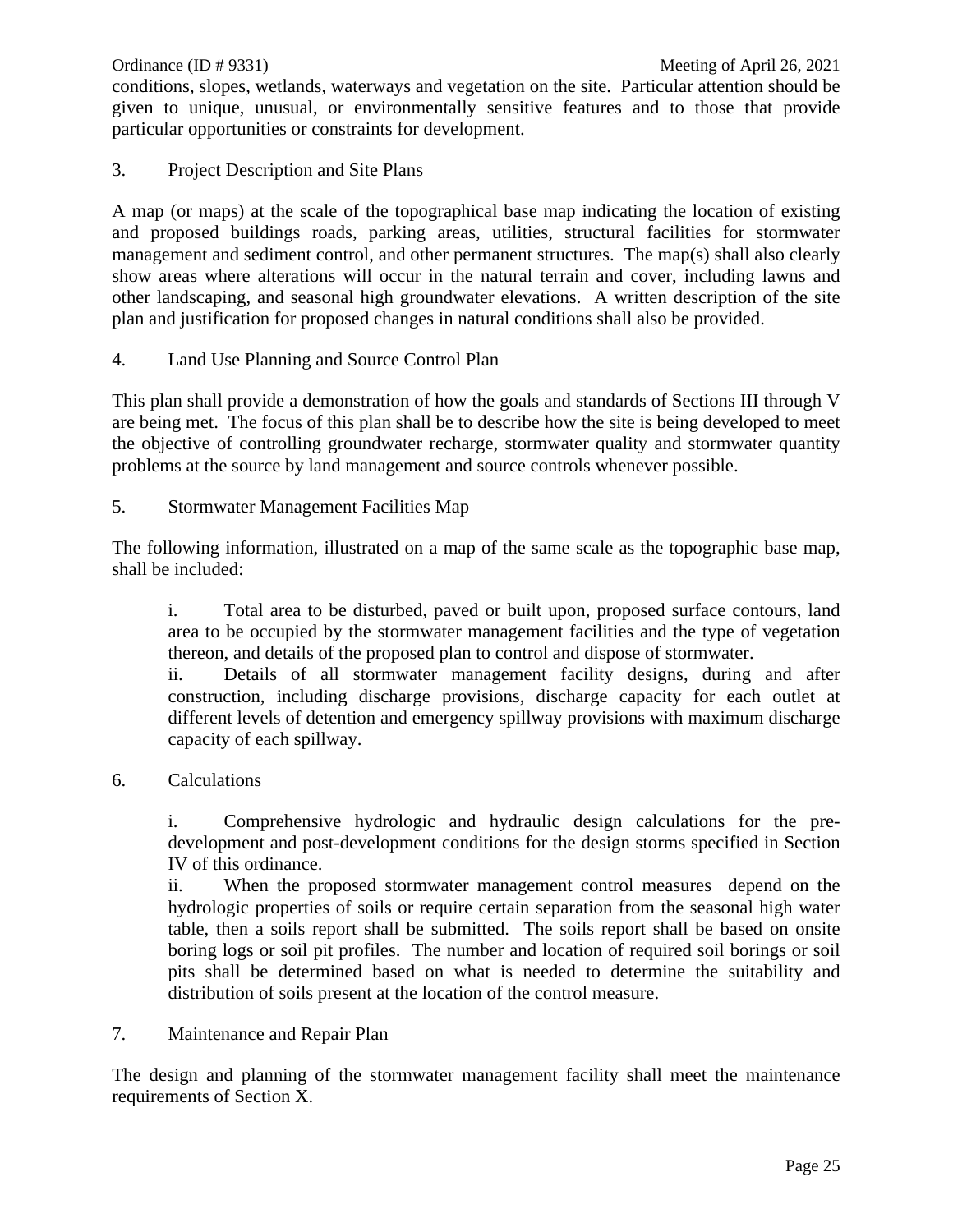8. Waiver from Submission Requirements

The municipal official or board reviewing an application under this ordinance may, in consultation with the municipality's review engineer, waive submission of any of the requirements in Section IX.C.1 through IX.C.6 of this ordinance when it can be demonstrated that the information requested is impossible to obtain or it would create a hardship on the applicant to obtain and its absence will not materially affect the review process. Section X. Maintenance and Repair:

A. Applicability

Projects subject to review as in Section I.C of this ordinance shall comply with the requirements of Section X.B and X.C.

B. General Maintenance

1. The design engineer shall prepare a maintenance plan for the stormwater management measures incorporated into the design of a major development.

2. The maintenance plan shall contain specific preventative maintenance tasks and schedules; cost estimates, including estimated cost of sediment, debris, or trash removal; and the name, address, and telephone number of the person or persons responsible for preventative and corrective maintenance (including replacement). The plan shall contain information on BMP location, design, ownership, maintenance tasks and frequencies, and other details as specified in Chapter 8 of the NJ BMP Manual, as well as the tasks specific to the type of BMP, as described in the applicable chapter containing design specifics.

3. If the maintenance plan identifies a person other than the property owner (for example, a developer, a public agency or homeowners' association) as having the responsibility for maintenance, the plan shall include documentation of such person's or entity's agreement to assume this responsibility, or of the owner's obligation to dedicate a stormwater management facility to such person under an applicable ordinance or regulation.

4. Responsibility for maintenance shall not be assigned or transferred to the owner or tenant of an individual property in a residential development or project, unless such owner or tenant owns or leases the entire residential development or project. The individual property owner may be assigned incidental tasks, such as weeding of a green infrastructure BMP, provided the individual agrees to assume these tasks; however, the individual cannot be legally responsible for all of the maintenance required.

5. If the party responsible for maintenance identified under Section X.B.3 above is not a public agency, the maintenance plan and any future revisions based on Section X.B.7 below shall be recorded upon the deed of record for each property on which the maintenance described in the maintenance plan must be undertaken.

6. Preventative and corrective maintenance shall be performed to maintain the functional parameters (storage volume, infiltration rates, inflow/outflow capacity, etc.).of the stormwater management measure, including, but not limited to, repairs or replacement to the structure;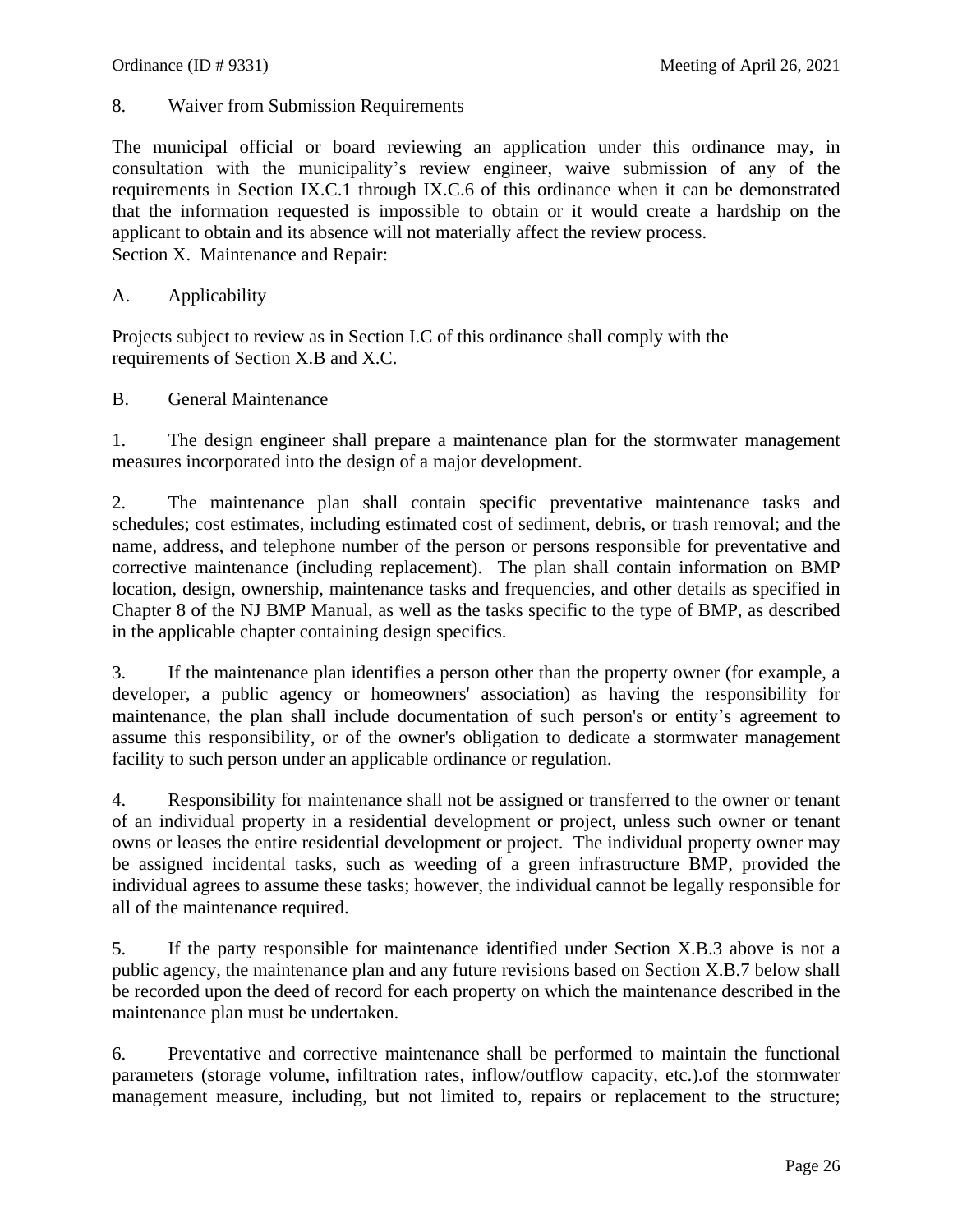removal of sediment, debris, or trash; restoration of eroded areas; snow and ice removal; fence repair or replacement; restoration of vegetation; and repair or replacement of non-vegetated linings.

7. The party responsible for maintenance identified under Section X.B.3 above shall perform all of the following requirements:

i. maintain a detailed log of all preventative and corrective maintenance for the structural stormwater management measures incorporated into the design of the development, including a record of all inspections and copies of all maintenance-related work orders;

ii. evaluate the effectiveness of the maintenance plan at least once per year and adjust the plan and the deed as needed; and

iii. retain and make available, upon request by any public entity with administrative, health, environmental, or safety authority over the site, the maintenance plan and the documentation required by Section X.B.6 and B.7 above.

8. The requirements of Section X.B.3 and B.4 do not apply to stormwater management facilities that are dedicated to and accepted by the municipality or another governmental agency, subject to all applicable municipal stormwater general permit conditions, as issued by the Department.

Note: It may be appropriate to delete requirements in the maintenance and repair plan that are not applicable if the ordinance requires the facility to be dedicated to the municipality. If the municipality does not want to take this responsibility, the ordinance should require the posting of a two year maintenance guarantee in accordance with N.J.S.A. 40:55D-53. Maintenance and inspection guidance can be found on the Department's website at:

https://www.njstormwater.org/maintenance\_guidance.htm.

9. In the event that the stormwater management facility becomes a danger to public safety or public health, or if it is in need of maintenance or repair, the municipality shall so notify the responsible person in writing. Upon receipt of that notice, the responsible person shall have fourteen (14) days to effect maintenance and repair of the facility in a manner that is approved by the municipal engineer or his designee. The municipality, in its discretion, may extend the time allowed for effecting maintenance and repair for good cause. If the responsible person fails or refuses to perform such maintenance and repair, the municipality or County may immediately proceed to do so and shall bill the cost thereof to the responsible person. Nonpayment of such bill may result in a lien on the property.

C. Nothing in this subsection shall preclude the municipality in which the major development is located from requiring the posting of a performance or maintenance guarantee in accordance with N.J.S.A. 40:55D-53

# **ARTICLE XI. Penalties:**

Any person(s) who erects, constructs, alters, repairs, converts, maintains, or uses any building, structure or land in violation of this ordinance shall be subject to the following penalties: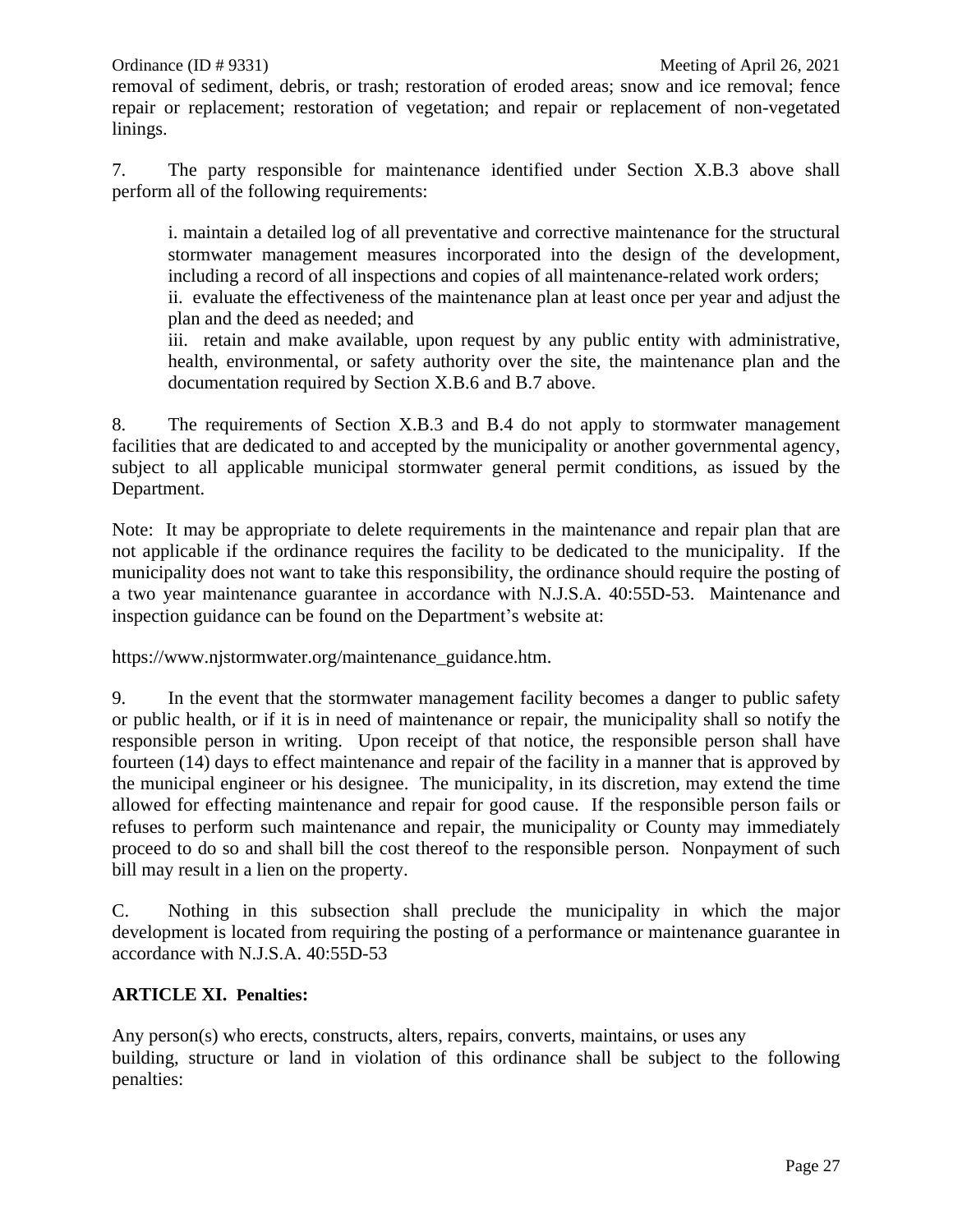#### **ARTICLE XII. Severability:**

Each section, subsection, sentence, clause and phrase of this Ordinance is declared to be an independent section, subsection, sentence, clause and phrase, and the finding or holding of any such portion of this Ordinance to be unconstitutional, void, or ineffective for any cause, or reason, shall not affect any other portion of this Ordinance.

#### **ARTICLE XIII. Effective date:**

This Ordinance shall be in full force and effect from and after its adoption and any publication as required by law.

\*…\*…\*…\*

Approved as to form and procedure on basis of facts set forth.

\_\_\_\_\_\_\_\_\_\_\_\_\_\_\_\_\_\_\_\_\_\_\_\_\_\_\_\_\_\_\_\_\_\_\_\_\_\_\_\_ Director of Law-Township Attorney

I hereby certify that the above ordinance was duly adopted by the Mayor and Council of the Township of Bloomfield at a meeting of said Township Council held on .

> \_\_\_\_\_\_\_\_\_\_\_\_\_\_\_\_\_\_\_\_\_\_\_\_\_\_\_\_\_\_\_\_\_\_\_\_\_\_\_\_\_\_\_\_\_\_\_\_\_\_\_\_\_\_\_\_ Municipal Clerk of the Township of Bloomfield

> \_\_\_\_\_\_\_\_\_\_\_\_\_\_\_\_\_\_\_\_\_\_\_\_\_\_\_\_\_\_\_\_\_\_\_\_\_\_\_\_\_\_\_\_\_\_\_\_\_\_\_\_\_\_\_\_ Mayor of the Township of Bloomfield

| $\checkmark$ Vote Record - Ordinance                                                                          |                    |         |        |                |        |
|---------------------------------------------------------------------------------------------------------------|--------------------|---------|--------|----------------|--------|
| $\Box$ Adopt<br>$\Box$ Deny                                                                                   |                    | Yes/Aye | No/Nav | <b>Abstain</b> | Absent |
| $\Box$ Withdrawn<br>$\Box$ Table<br>$\Box$ Not Discussed<br>$\Box$ First Reading<br>$\Box$ Table with no Vote | Jenny Mundell      | □       | □      | □              | □      |
|                                                                                                               | Nicholas Joanow    | □       | □      | □              | □      |
|                                                                                                               | Sarah Cruz         | □       | □      | $\Box$         | □      |
|                                                                                                               | Wartyna Davis      | □       | □      | □              | □      |
| $\Box$ Approve<br>$\Box$ Veto by Mayor                                                                        | Ted Gamble         | □       | □      | $\Box$         | п      |
| $\Box$ Discussion                                                                                             | Richard Rockwell   | □       | □      | $\Box$         | □      |
| $\Box$ Defeated<br>$\Box$ Discussion No Vote                                                                  | Michael J. Venezia | □       | □      | $\Box$         | □      |

| $\sqrt{\ }$ Vote Record - Ordinance |                 |         |        |         |        |
|-------------------------------------|-----------------|---------|--------|---------|--------|
| $\Box$ Adopt<br>$\Box$ Deny         |                 | Yes/Ave | No/Nav | Abstain | Absent |
| $\Box$ Withdrawn                    | Jenny Mundell   |         |        |         |        |
| Table<br>$\Box$ Not Discussed       | Nicholas Joanow |         |        |         |        |